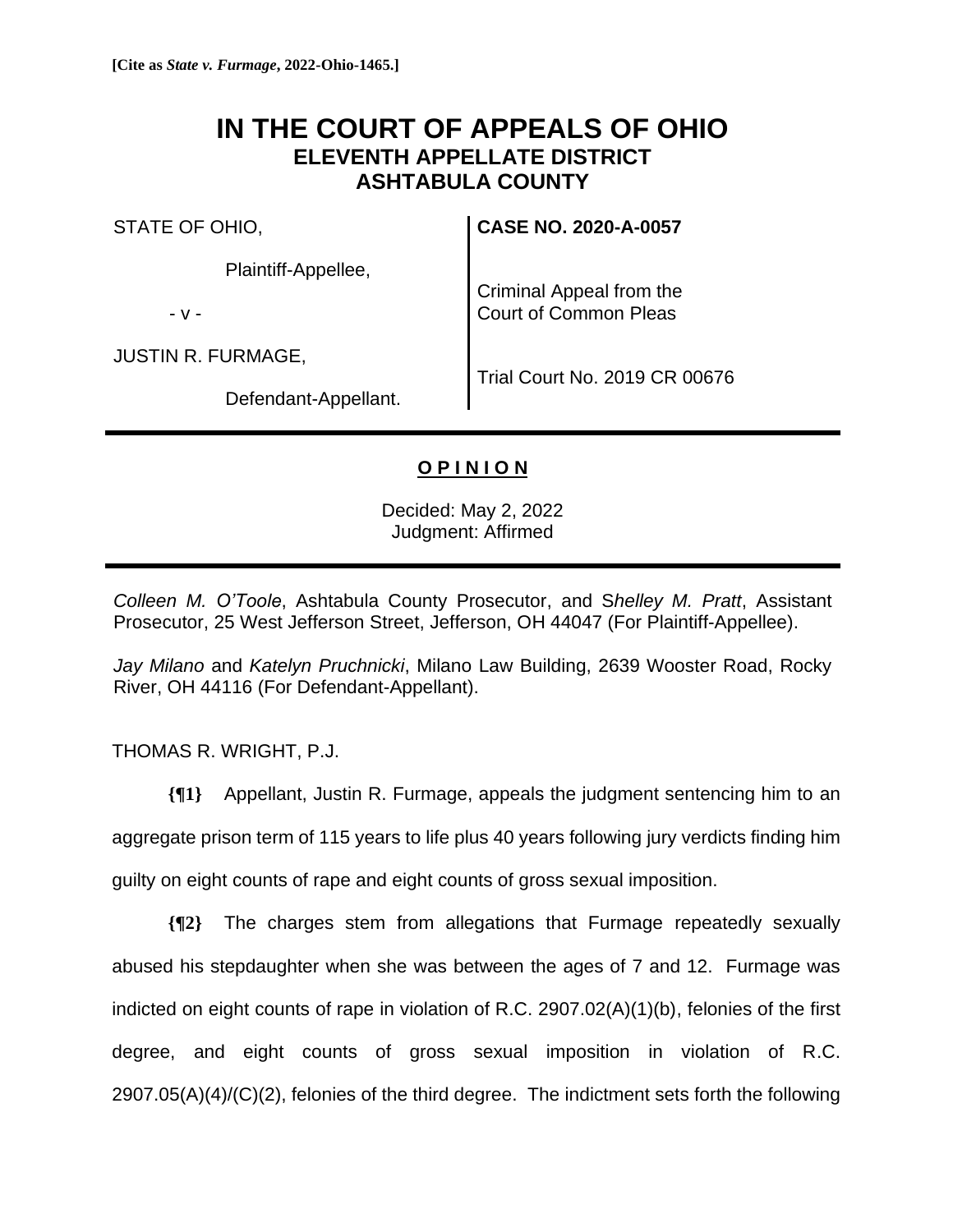eight time-periods during which one count each of gross sexual imposition and rape were charged: (1) February 13, 2014 through May 2014; (2) June through August 2014; (3) September 2014 through May 2015; (4) June 2015 through August 2015; (5) September 2015 through May 2016; (6) June 2016 through August 2016; (7) September 2016 through February 22, 2017; and (8) March 3, 2017 through July 30, 2019.

**{¶3}** Prior to trial, Furmage filed a motion in limine to exclude all evidence and testimony regarding a separate importuning case in which he had been charged. The trial court ruled that only evidence related to the present case would be permitted unless Furmage decided to testify, in which case evidence of other criminal activities could be used for impeachment purposes.

**{¶4}** The matter proceeded to jury trial, after which the jury returned guilty verdicts on all counts. Thereafter, the court imposed a prison sentence as follows: 15 years to life on each of the first seven rape counts, 10 years to life on the remaining rape count, and 60 months on each of the eight counts of gross sexual imposition, with all sentences to be served consecutively.

**{¶5}** In his first assigned error, Furmage contends:

**{¶6}** "Appellant's convictions for rape and gross sexual imposition are against the manifest weight of the evidence and not supported by sufficient evidence."

**{¶7}** In reviewing a challenge to the sufficiency of the evidence, an appellate court views the evidence in a light most favorable to the prosecution. *State v. Smith*, 80 Ohio St.3d 89, 113, 684 N.E.2d 668 (1997). Sufficiency is "'a term of art meaning that legal standard which is applied to determine whether the case may go to the [finder of fact] or whether the evidence is legally sufficient to support the \*\*\* verdict as a matter of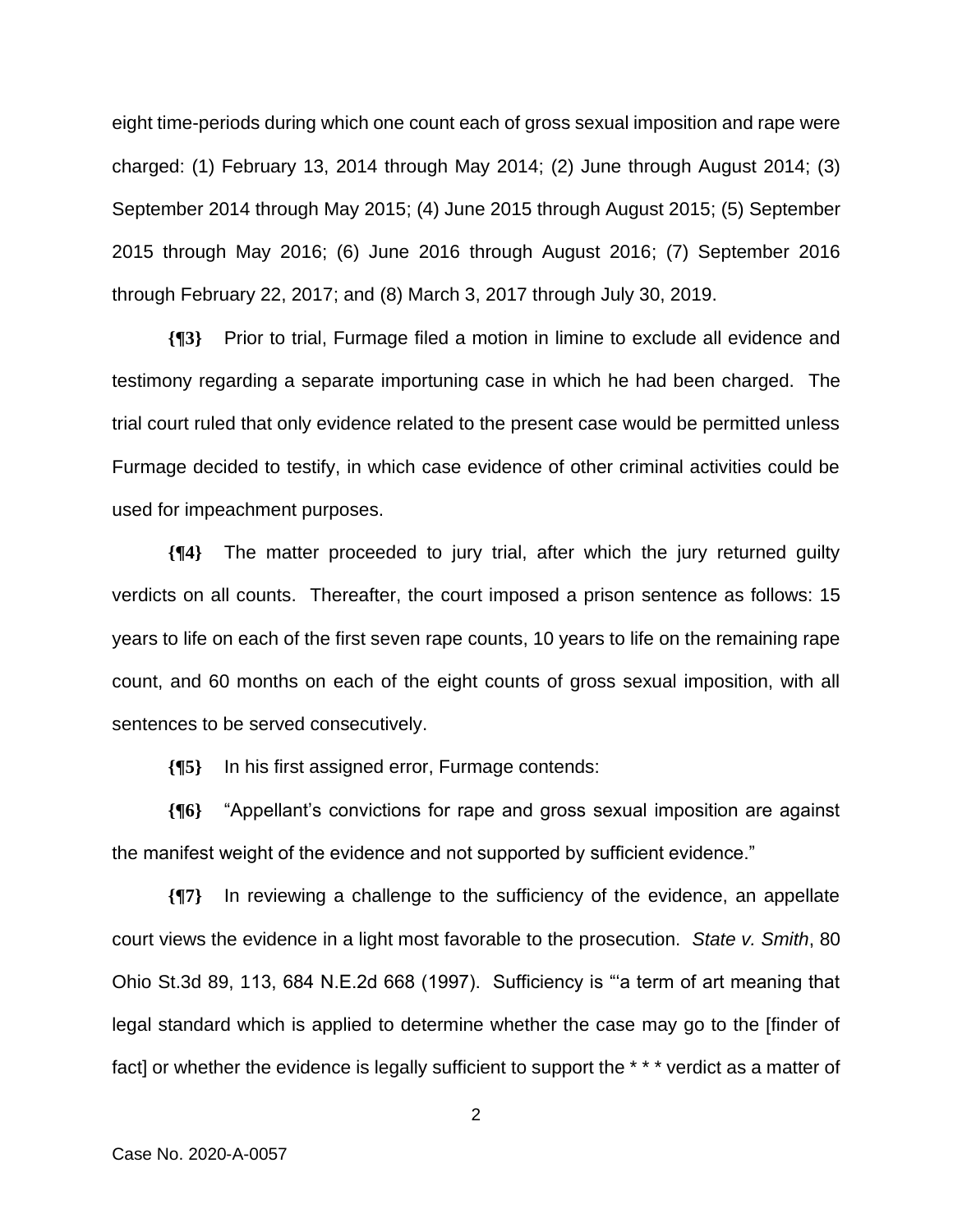law.'" *State v. Thompkins*, 78 Ohio St.3d 380, 386, 678 N.E.2d 541 (1997), quoting *Black's Law Dictionary* 1433 (6th Ed.1990). "In essence, sufficiency is a test of adequacy. Whether the evidence is legally sufficient to sustain a verdict is a question of law." (Citation omitted.) *Thompkins* at 386.

> Although a court of appeals may determine that a judgment of a trial court is sustained by sufficient evidence, that court may nevertheless conclude that the judgment is against the weight of the evidence. \* \* \* Weight of the evidence concerns "the inclination of the greater amount of credible evidence, offered in a trial, to support one side of the issue rather than the other. It indicates clearly to the jury that the party having the burden of proof will be entitled to their verdict, if, on weighing the evidence in their minds, they shall find the greater amount of credible evidence sustains the issue which is to be established before them. Weight is not a question of mathematics, but depends on its effect in inducing belief."

(Emphasis deleted.) *Thompkins* at 387, quoting *Black's* at 1594.

**{¶8}** In determining whether a conviction is against the weight of the evidence, we review "the entire record, weigh[] the evidence and all reasonable inferences, consider[] the credibility of witnesses and determine[] whether in resolving conflicts in the evidence, the jury clearly lost its way and created such a manifest miscarriage of justice that the conviction must be reversed and a new trial ordered." *Id.,* quoting *State v. Martin*, 20 Ohio App.3d 172, 175, 485 N.E.2d 717 (1st Dist.1983). A determination that a defendant's conviction is supported by the weight of the evidence includes a conclusion that sufficient evidence supports the conviction. (Citation omitted.) *State v. Masters*, 11th Dist. Lake No. 2019-L-037, 2020-Ohio-864, ¶ 17.

**{¶9}** Here, the jury found Furmage guilty of rape, in violation of R.C.  $2907.02(A)(1)(b)$ , and gross sexual imposition, in violation of R.C. 2907.05(A)(4). R.C.  $2907.02(A)(1)(b)$  provides, "No person shall engage in sexual conduct with another  $* * *$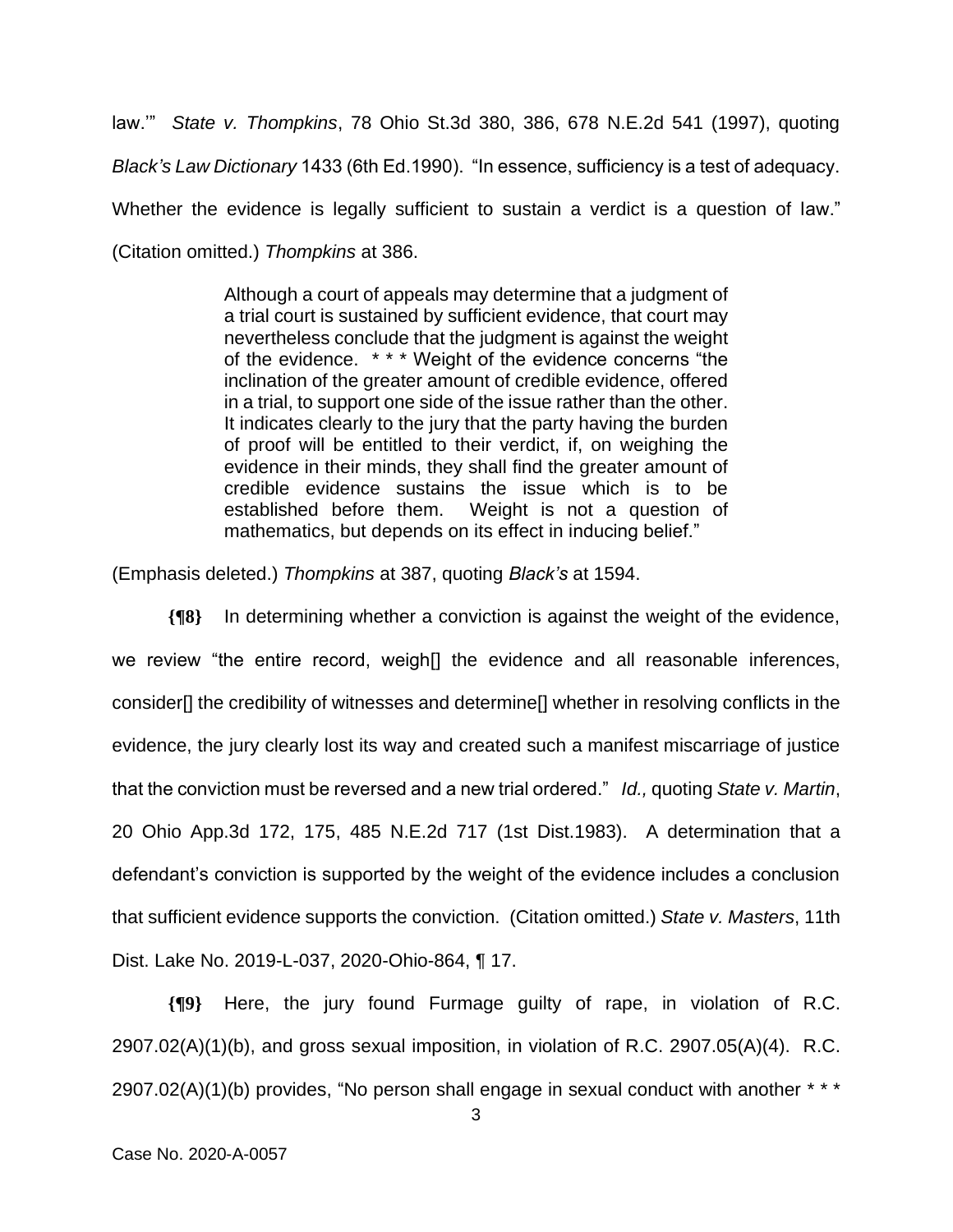when \* \* \* [t]he other person is less than thirteen years of age, whether or not the offender knows the age of the other person." The trial court sentenced Furmage based upon the jury's additional finding that the victim was less than 10 years of age at the time of seven of the charged rapes. *See* R.C. 2971.03(B)(1)(b). R.C. 2907.05(A)(4) provides, "No person shall have sexual contact with another, not the spouse of the offender; cause another, not the spouse of the offender, to have sexual contact with the offender; or cause two or more other persons to have sexual contact when \* \* \* the other person \* \* \* is less than thirteen years of age, whether or not the offender knows the age of that person."

**{¶10}** In support of the charges, at trial, the state presented the testimony of the victim, the victim's mother, a friend of the victim's mother, the victim's grandmother, a Children Services investigative caseworker, and the detective that investigated this case.

**{¶11}** The victim, who was 13 years of age at the time of trial, testified that after her mother and Furmage began seeing each other, when the victim was about seven years old, they moved into a yellow house. Furmage had an office in the basement of the yellow house, where he would play the "tickle game" with the victim nearly every day. The "tickle game" consisted of Furmage putting his hand down the victim's pants and rubbing her vagina. Sometimes he would insert a finger into her vagina. Furmage had also placed the victim's hand on his penis under his clothing. The victim did not at that time know that there was anything wrong with the "tickle game," but Furmage told her not to tell anyone about the game because "bad stuff" could happen to her, her mom, and her siblings, and because Furmage would get in trouble. The victim estimated that Furmage touched her vagina on approximately 30 occasions, with digital penetration occurring 10 to 15 times, while they resided at the yellow house.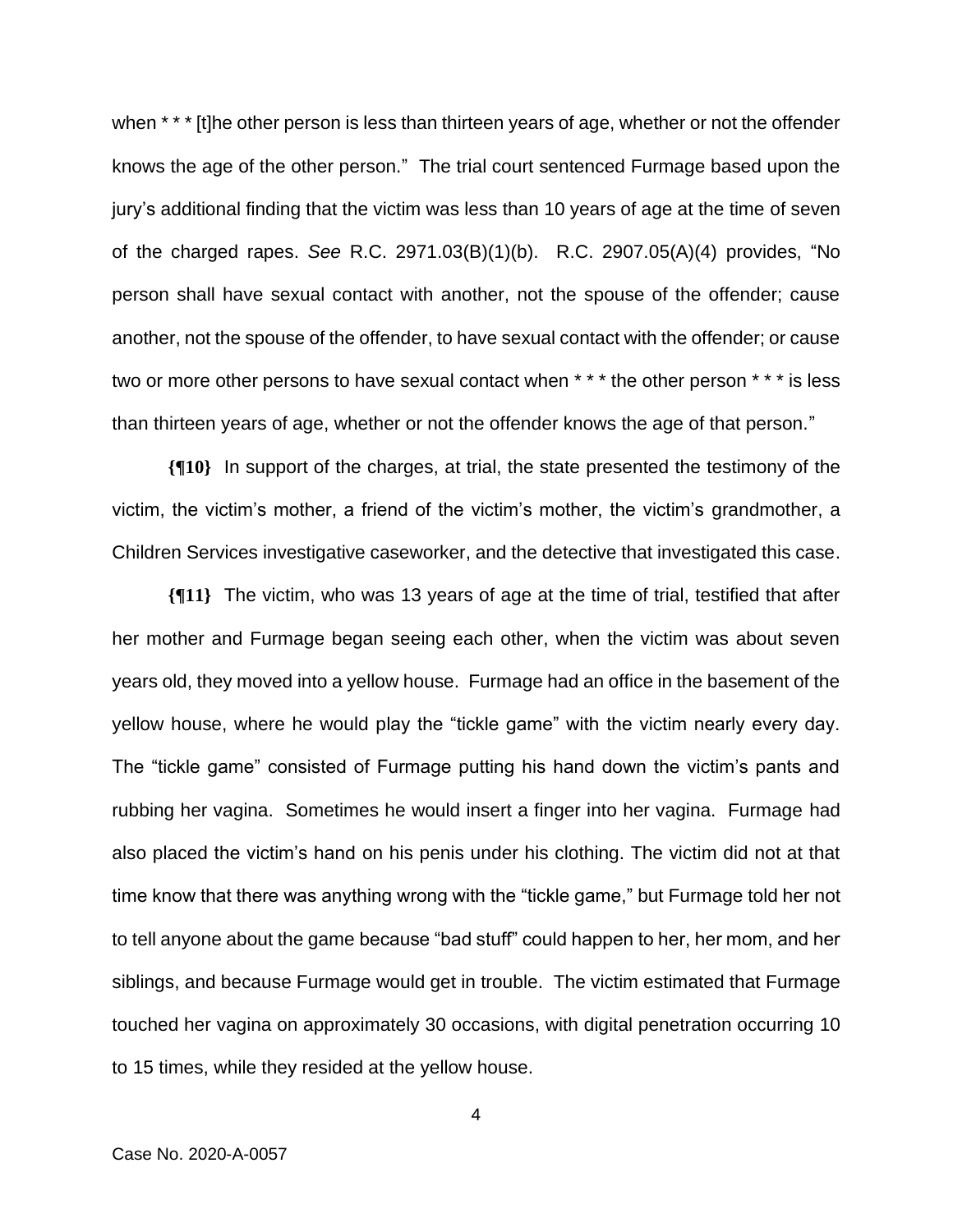**{¶12}** The victim further testified that they moved from the yellow house into a twostory house in 2017, when she was 10 years old. When they moved, their new house included a first-floor room that Furmage used as an office. Although he did not touch her as much in the new house as he had in the yellow house, the victim maintained that Furmage continued to play the "tickle game" with her in his home office approximately once per week until shortly before she turned 12 years old. The victim estimated that digital penetration occurred on approximately five occasions at the two-story house. In addition, the victim maintained that Furmage showed her pictures of his penis on his phone, and at one point he unsuccessfully attempted to insert his penis into her vagina. The victim told her mother about the abuse shortly after Furmage was arrested in a separate case.

**{¶13}** The victim's mother testified that when the victim disclosed the abuse, she called Detective Taylor Cleveland, who suggested that she take the victim for a forensic interview at Children Services. The caseworker who conducted the interview with the victim authenticated a recording of that interview, which was published for the jury and admitted into evidence.

**{¶14}** The victim's mother maintained that she continued to speak with Furmage after the victim's disclosure because he had not yet been charged in the victim's case and she did not want to tip him off that anything was awry. After charges were brought against him, the victim's mother testified that Furmage offered to pay \$1000 to the victim if she recanted. The victim's grandmother also testified that Furmage had told her that he would pay the victim \$1000 if she recanted. On cross-examination of the grandmother,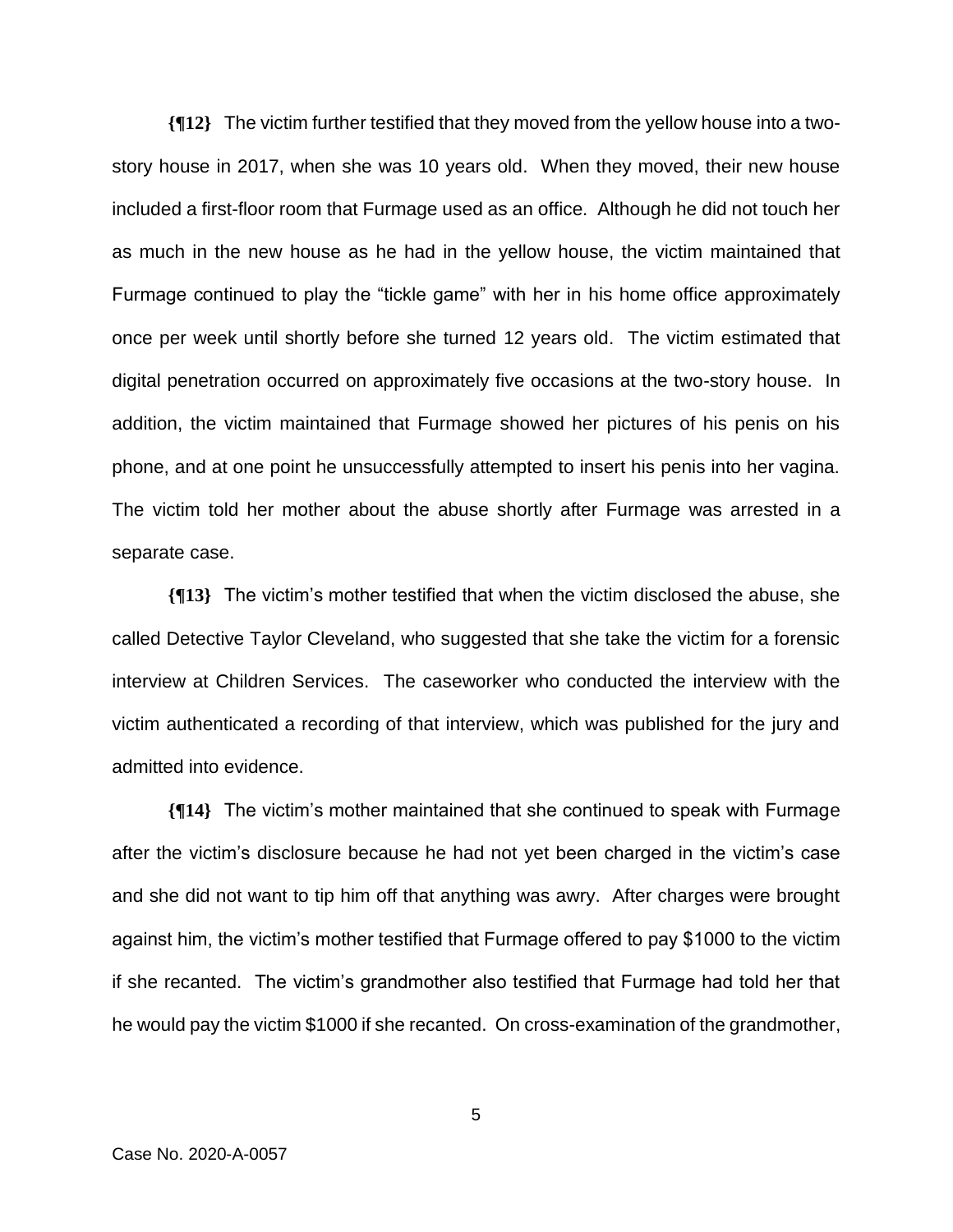she denied making statements to Furmage that she would back him up in court or that she believed the victim was lying.

**{¶15}** In addition to the purported bribe, a significant amount of the state's evidence focused on a typed letter allegedly found in Furmage's truck. The letter was entered into evidence by the state. The letter appears wrinkled, dirty, somewhat ripped and worn, and contains typed page numbers on the bottom of each page. The bottom half of one page and top half of another appear to have been ripped off, and the pages contain a crease in the center indicating that they had been folded in half. The handwritten numbers 1, 2, and 3, appear at the top of certain pages. The substance of the letter contains graphic sexual propositions, invites the recipient to respond as to whether she would be willing to engage in these sex acts, and questions how much she would charge for specific acts. The letter is not signed, and the intended recipient is not named. However, the letter contains references to the author previously vaginally massaging and performing oral sex on the recipient in the basement of the "yellow house" and playing the "tickle game." The victim testified that Furmage attempted to give her the letter while they were alone in his truck in August 2019. She told Furmage that she did not want the letter and did not know what Furmage did with the letter after that, but he told her that he threw it away.

**{¶16}** Misty, a friend of the victim's mother and of Furmage, testified that she and her boyfriend, Daniel, borrowed Furmage's truck in August 2019. While cleaning off the floorboard on the passenger side of the truck, Misty came across this letter. Misty then held onto the letter for approximately two weeks before giving it to the victim's mother. She delayed because of the disturbing nature of the letter. The victim's mother testified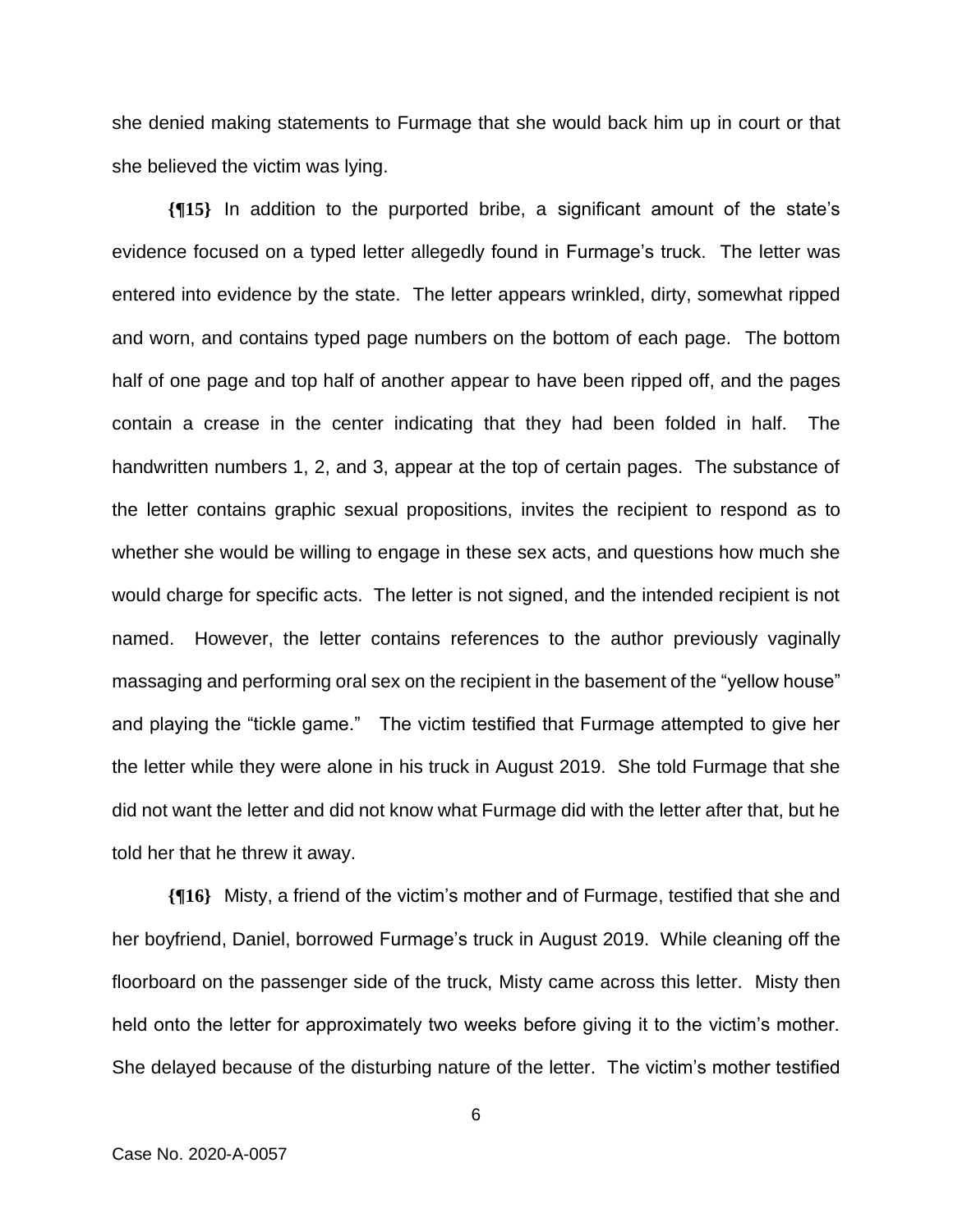that Misty notified her about the letter the day after borrowing the truck, and the mother notified Detective Cleveland. The victim's mother gave the letter to the detective on the same day as the victim's interview with Children Services, which the caseworker testified occurred on August 20, 2019. On cross-examination, the victim's mother could not recall if she had a telephone conversation with Furmage's brother the day prior to the letter being found. However, she acknowledged that she may have had conversations with Furmage's brother concerning the son she and Furmage share, but she could not remember the extent of the conversations because she was in a "bad place" at that time and was using methamphetamines.

**{¶17}** Detective Cleveland reported that the victim's mother told him that she found the letter when cleaning out the truck. On cross-examination of Detective Cleveland, he confirmed that law enforcement had confiscated Furmage's laptop and sent it to the Cyber Crimes Unit of the Bureau of Criminal Investigation ("BCI") to search for the keywords "tickle," "yellow," and "basement," which were all used in the typed letter. The detective confirmed that a report from BCI had been returned to the prosecutor's office. At that point, an off-the-record discussion between the court and counsel was held. When cross-examination resumed, defense counsel did not continue questioning regarding the BCI report from Furmage's laptop.

**{¶18}** The defense declined to make a Crim.R. 29 motion at the close of the state's case-in-chief. As part of the defense's case, counsel elicited testimony from friends and family of Furmage, Misty's prior boyfriend Daniel whom she referenced in her testimony above, and prior friends of the victim. The defense further recalled the victim's grandmother.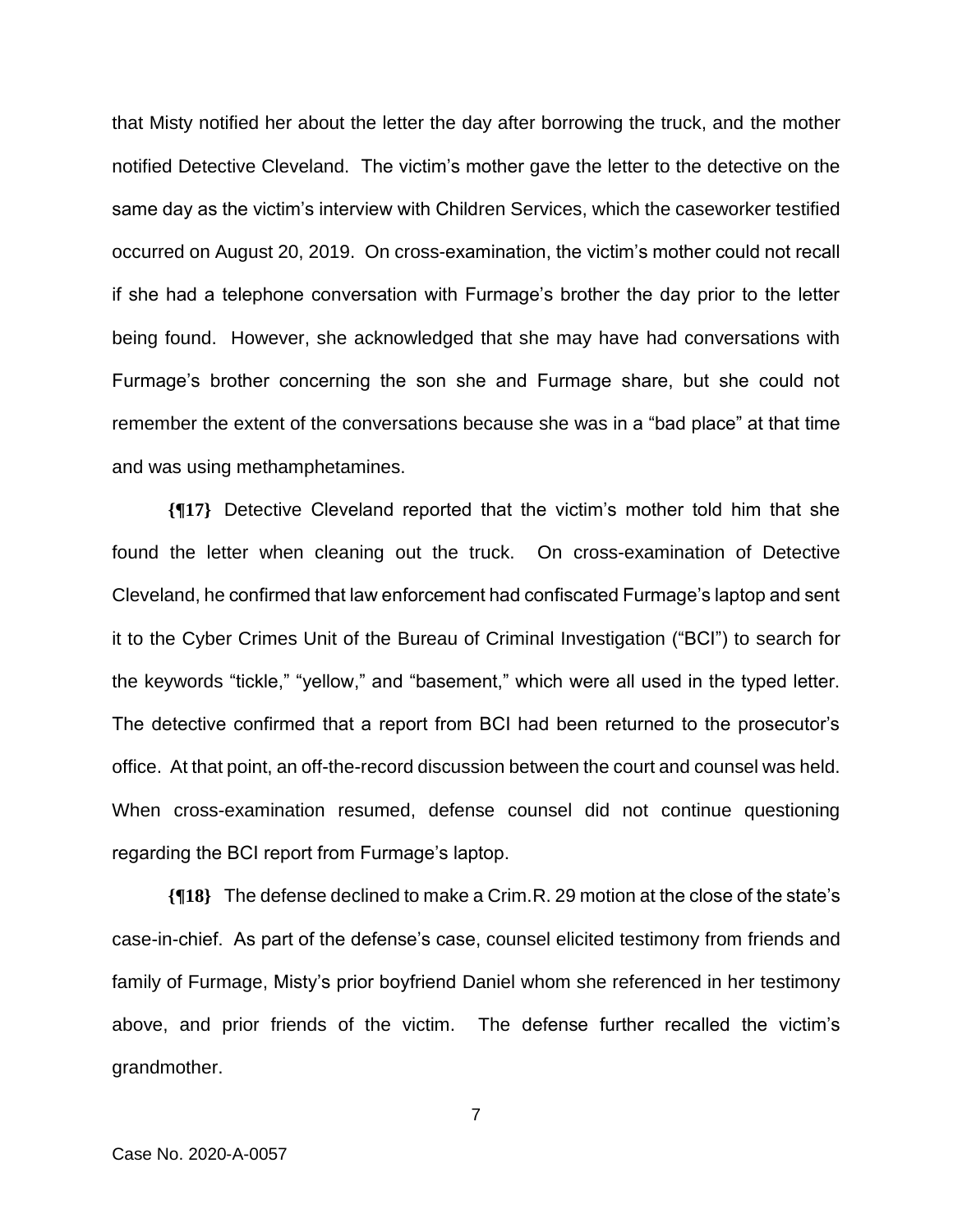**{¶19}** One of Furmage's friends testified that he lived with Furmage at the yellow house in the basement for about two years. In addition, Furmage's daughter testified that she lived with Furmage in the yellow house from approximately 2014 to 2015, and her bedroom was in the basement. She maintained that the victim did not come into the basement very much. Furmage's daughter also lived with the family at the two-story house. Furmage's friends and family testified that they were frequently at the two-story house, and two of the friends testified that they lived at that house for certain periods of time. These witnesses did not see anything inappropriate between the victim and Furmage and indicated that it did not appear to them that the victim was afraid of Furmage. The witnesses further testified that several children resided at the houses, and the family's adult friends frequently visited the two-story house.

**{¶20}** Daniel testified that he borrowed Furmage's truck for two days around August 2019. The truck was "a wreck" inside. He did not recall anyone else using the truck with him, and he had no knowledge of the letter that was admitted into evidence.

**{¶21}** Furmage's brother testified that he spoke with the victim's mother regarding the son that she and Furmage share. Furmage's brother maintained that the day before he became aware of the letter, he had told the victim's mother that she needed to be a more "respectable" mother to her and Furmage's son so that she and Furmage could raise the child without intervention of Furmage's brother and parents.

**{¶22}** One of Furmage's friends, Shauna, testified that she regularly babysat for Furmage. She maintained that she was at the two-story house in August 2019 when the victim's mother was making copies of the letter. Shauna maintained that the letter that was introduced into evidence was in a different condition than the letter when she read it,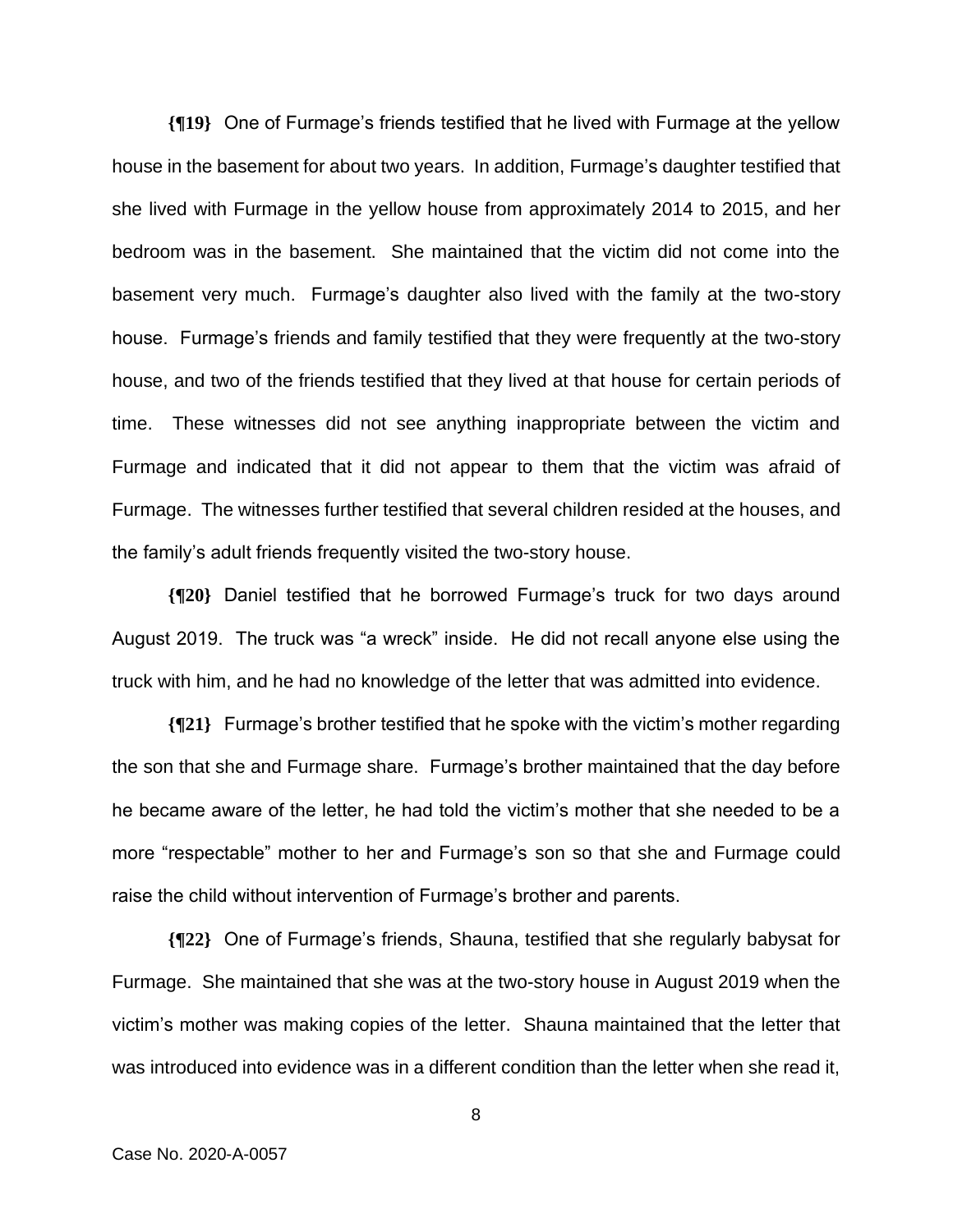and the victim's mother put page numbers on the copies. Furmage's daughter also testified that she looked at the letter, and the victim's mother read it to her at the two-story house. Furmage's daughter maintained that the letter that was admitted into evidence was different than the letter the victim's mother had shown her at the two-story house, as it previously had not been divided into three parts, did not contain page numbers at the top, and none of the pages were cut in half.

**{¶23}** H.S. testified that she was friends with the victim and frequently stayed overnight in the victim's home in 2018 and 2019. H.S. learned about the victim's accusations against Furmage when the victim's mother gave her the letter to read at the victim's house. H.S. maintained that the letter introduced into evidence differed from the letter that she read because there were no top or bottom page numbers on the letter she read, and some of the wording was different.

**{¶24}** H.S. further testified that she recorded a telephone conversation between herself and the victim on July 7, 2020. The recording was published to the jury. During this conversation, the victim indicated that she was not raped, but she had to cooperate with the prosecution or she and her mother would get into trouble. H.S. testified that Shauna's daughter, M.B., was a mutual friend of hers and the victim, and M.B. was present with H.S. during the telephone call.

**{¶25}** M.B. testified that she has known Furmage her entire life. M.B. testified that the victim's mother was "showing off" the letter when she was at their house in the summer of 2019. However, she maintained that the letter admitted into evidence had been altered, as it had previously been in one packet, not divided into three, was clean and folded, and did not contain page numbers.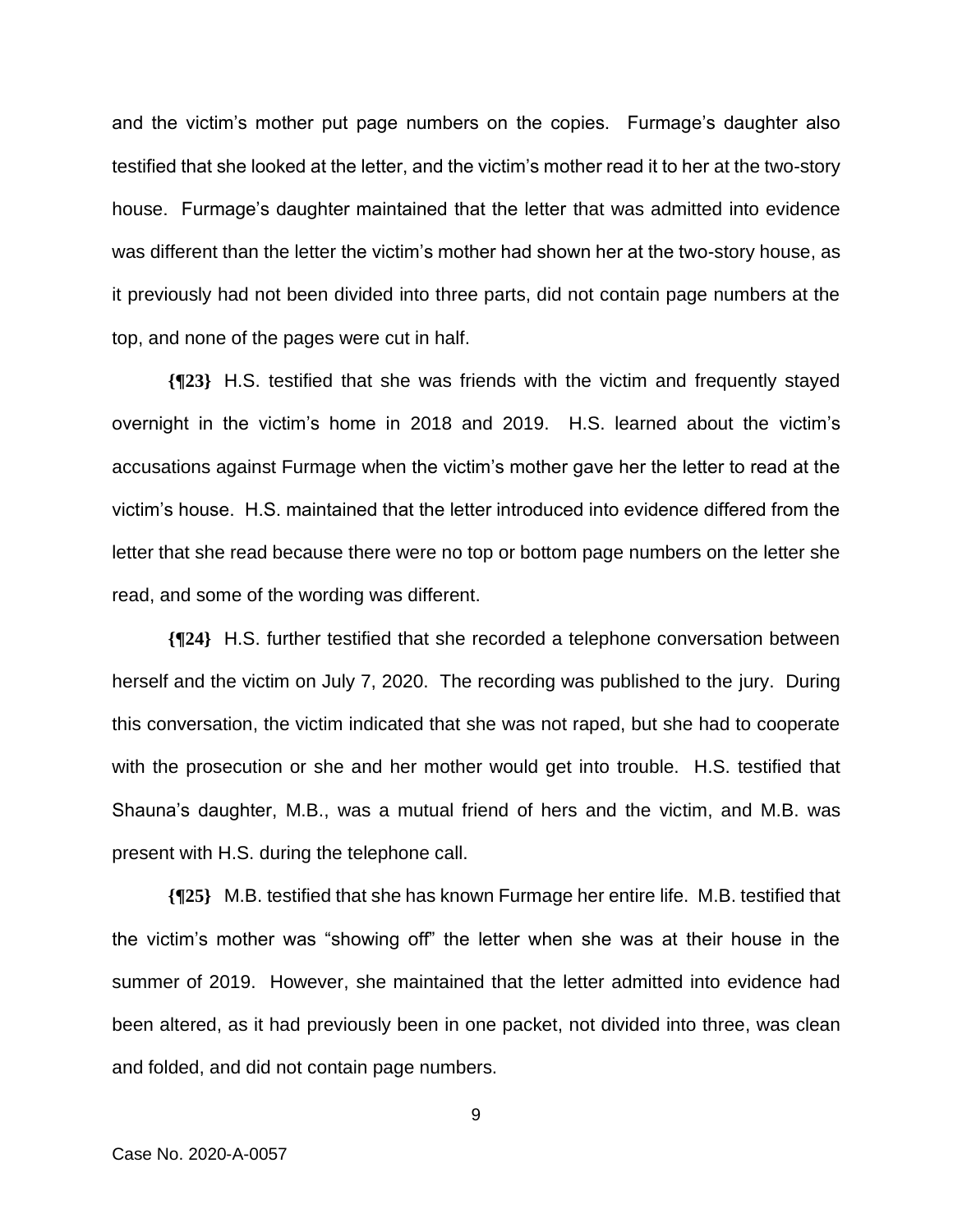**{¶26}** On cross, M.B. acknowledged that Detective Cleveland had interviewed her at her school regarding Furmage, and she had told the detective that Furmage told her that she was "hot" and had shown her a picture of his penis on his phone. However, M.B. denied that she had told the detective that Furmage offered to be her "uncle sugar daddy" and was attempting to contact her through Snapchat. Thereafter, M.B. maintained that the victim's mother had forced her to tell the detective horrible things about Furmage, threatening that she would be in trouble otherwise. However, she denied that she told the detective that she was trying to distance herself from Furmage and maintained that she was very upset during the interview.

**{¶27}** Furmage's son testified that when he was a boy scout, Detective Cleveland was his leader from 2017-18, and the detective had used the phrase "tickle game."

**{¶28}** The defense recalled the victim's grandmother, at which time it played audio of telephone conversations between the victim's grandmother and Furmage, containing statements that the grandmother denied making when the defense had earlier questioned her on cross-examination. In the first recording played, the grandmother said to Furmage: "Like I said, I'll back you up in court." The second recording provides:

> [Victim's grandmother]: "[The victim] is the one that needs to be ashamed that she lied."

Justin Furmage: "Yeah, you're d\*mned right. You know?"

[Victim's grandmother]: "It's all on [the victim]."

**{¶29}** The victim's grandmother acknowledged her voice in these recordings, but she maintained that she was drinking heavily during the time period that these conversations were recorded and did not recall making these statements. She further indicated that she no longer believed the statements that she had made to Furmage.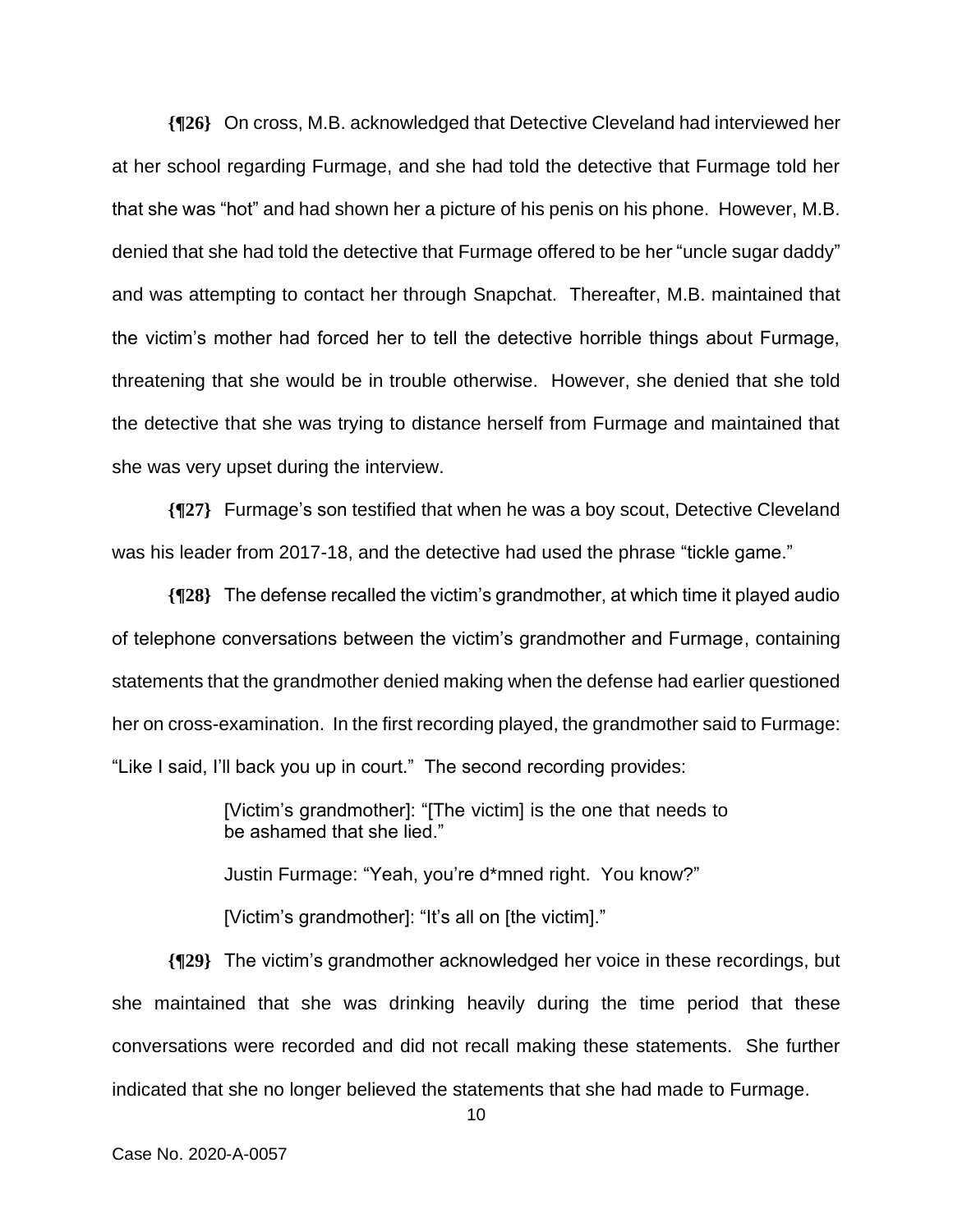**{¶30}** After the defense rested, the state called Detective Cleveland to rebut the testimony of certain witnesses. The detective testified that he never used the term "tickle game" in boy scouts. Further, the detective authenticated an audio recording of the interview between himself and M.B., wherein M.B. states that Furmage told her "how hot" she was and then showed her a picture of his penis. After she asked him not to show her that, Furmage offered to be her "uncle sugar daddy or something like that." M.B. then states that she had to remove Furmage from Snapchat because he would not leave her alone.

**{¶31}** In support of his argument that the weight of the evidence did not support the convictions, Furmage points to inconsistencies in the victim's testimony; the victim's mother's purported motive to lie about the letter; inconsistencies in the testimony regarding the letter; and the lack of a BCI report regarding the search of Furmage's laptop.

**{¶32}** We recognize that the victim's testimony regarding the frequency of incidents was internally inconsistent, as she testified that Furmage inappropriately touched her nearly every day during the time that she resided at the yellow house, from ages seven to ten. This testimony would indicate hundreds of instances of sexual contact, yet the victim also estimated that Furmage engaged in this behavior approximately 30 times at the yellow house. Despite the inconsistency as to the frequency of the offenses, it was within in the province of the jury to reconcile this discrepancy. *See State v. Rice*, 11th Dist. Ashtabula No. 2009-A-0034, 2010-Ohio-1638, ¶ 49 (finder of fact "entitled to reconcile inconsistencies in the testimony and free to believe all, some, or none of the testimony").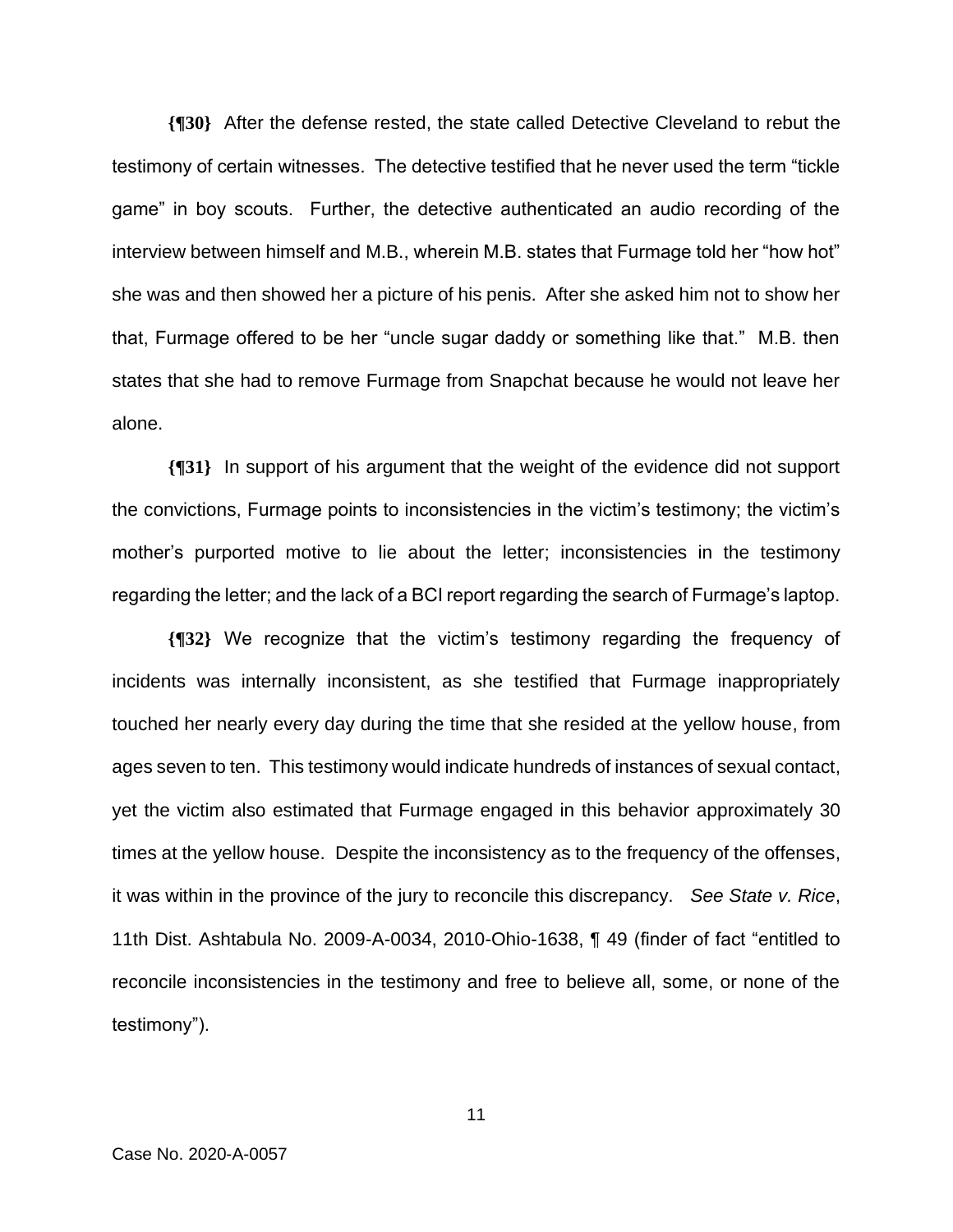**{¶33}** Regarding the victim's mother's motive to lie about the letter, Furmage maintains that she was motivated to create this letter due to Furmage's brother's statements regarding removal of her son from her custody. It is not clear how Furmage's brother's discussions with the victim's mother regarding her son would motivate the victim's mother to draft a letter to corroborate abuse of the victim, but to the extent that such a motive could be inferred, the jury had before it the testimony of the victim and Misty. The victim testified that the letter admitted into evidence was the letter Furmage attempted to give her in his truck, and Misty testified that she found the letter on the floorboard of that truck and ultimately gave it to the victim's mother.

**{¶34}** In addition, although the victim's mother testified that Misty gave her the letter the day after she borrowed the truck, and Misty testified that she gave it to her two weeks after borrowing the truck, it was again within the jury's province to resolve this discrepancy. Moreover, although Furmage's daughter, Shauna, H.S., and M.B. testified that the letter was in a different condition than the letter the victim's mother showed them, it is unclear if the witnesses had previously viewed the letter in its original form or a copy of the letter made by the victim's mother. Further, Daniel's testimony that he never saw the letter in the truck is not inconsistent with Misty's testimony that she found the letter on the floorboard. To the extent that the testimony regarding the letter did conflict, the jury is in the best position to judge the credibility of witnesses through direct observation of the demeanor and tone of the witnesses while testifying. *See Masters*, 2020-Ohio-864, ¶ 19. Additionally, although the letter was heavily relied upon during the proceedings, the jury was not required to believe the letter to be written by Furmage to find Furmage guilty of rape or gross sexual imposition.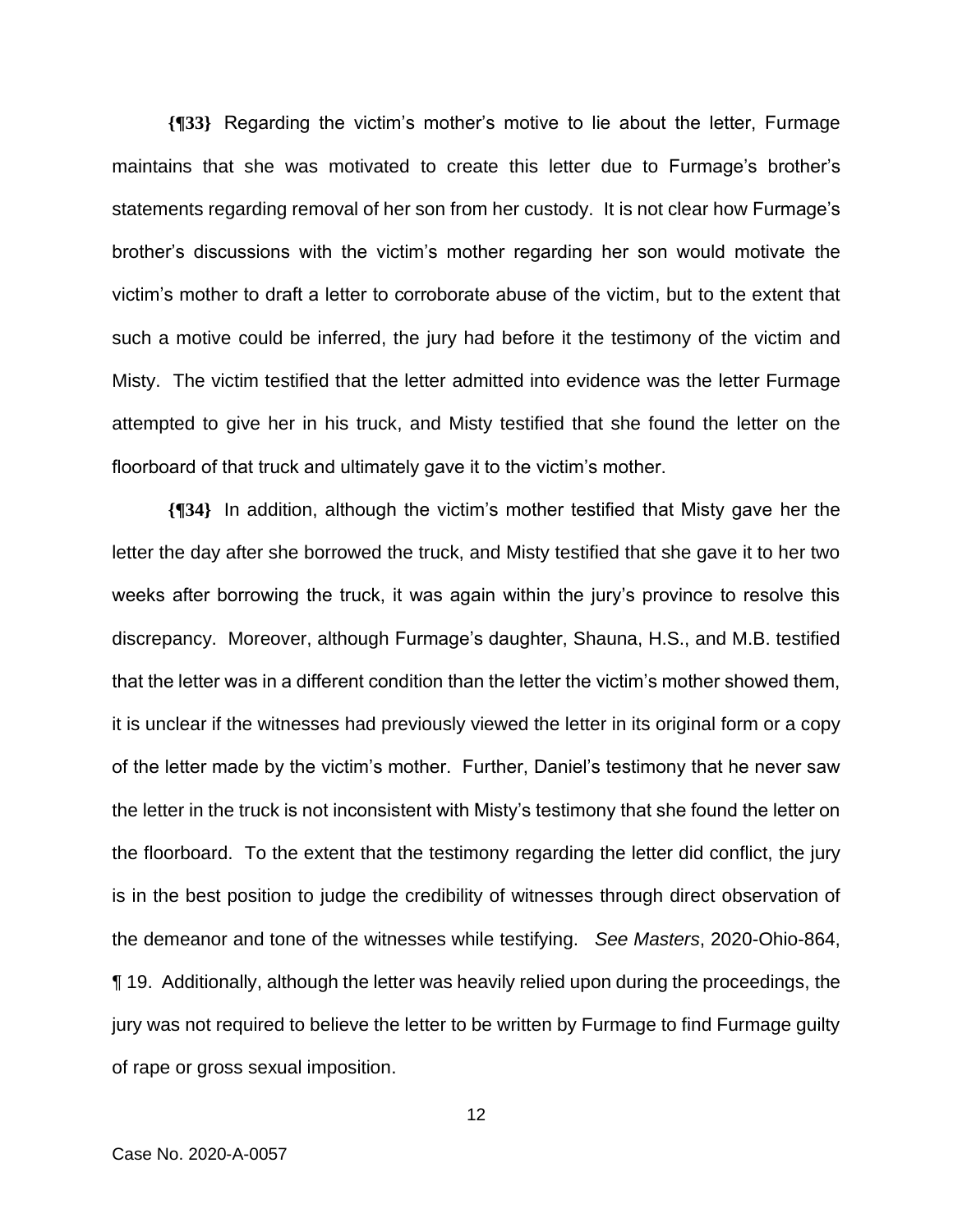**{¶35}** Regarding the lack of a BCI report for Furmage's laptop, the defense wished to elicit testimony to indicate that the BCI investigation of the laptop revealed no evidence of the letter. However, the laptop was confiscated for purposes of the importuning case, which was the subject of Furmage's motion in limine. After the cross-examination of Detective Cleveland in the state's case-in-chief, outside of the presence of the jury, the court discussed the issue of the BCI report with counsel and concluded that the report was properly excluded. Furmage does not challenge this ruling but relies on the lack of a BCI report to support his argument as to the lack of evidence regarding Furmage authoring the letter. Again, as set forth above, the jury had before it testimony regarding the letter from which it could determine its authorship, but it was not required to find Furmage authored the letter, or that he did so on the confiscated laptop, to find him guilty of the offenses.

**{¶36}** After review of the record, this is not a case where the jury "clearly lost its way and created such a manifest miscarriage of justice that the conviction must be reversed and a new trial ordered." *Thompkins*, 78 Ohio St.3d at 386. Accordingly, we conclude that the convictions are not against the manifest weight of the evidence and thus necessarily supported by sufficient evidence. *See Masters*, 2020-Ohio-864, at ¶ 17. Therefore, Furmage's first assigned error lacks merit.

**{¶37}** In his second assigned error, Furmage asserts:

**{¶38}** "Appellant was denied his constitutional right to a fair trial when the trial court permitted the State of Ohio to elicit improper opinion testimony from a witness during its case-in-chief in violation of Rule 701 of the Ohio Rules of Evidence."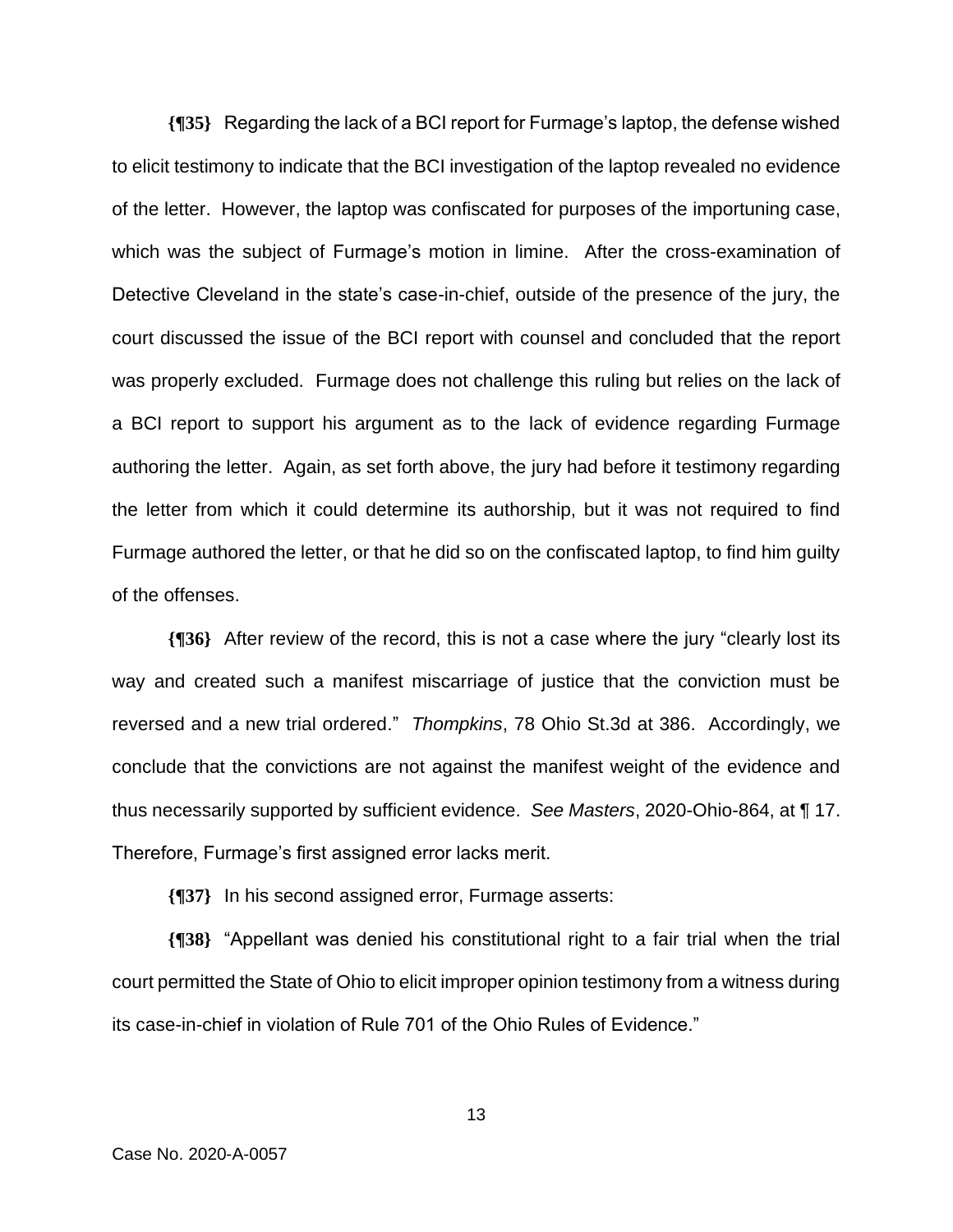**{¶39}** "The admission or exclusion of evidence is a matter left to the trial court's sound discretion and will not be disturbed absent an abuse of discretion." *State v. Parks*, 11th Dist. Lake No. 2019-L-097, 2020-Ohio-4524, ¶ 94, citing *State v. Dunn*, 8th Dist. Cuyahoga No. 101648, 2015-Ohio-3138, ¶ 40.

**{¶40}** "'"[T]he term abuse of discretion' is one of art, connoting judgment exercised by a court, which does not comport with reason or the record."'" *Parks* at ¶ 95, quoting *Ivancic v. Enos*, 11th Dist. Lake No. 2011-L-050, 2012-Ohio-3639, 978 N.E.2d 927, ¶ 70, quoting *State v. Underwood*, 11th Dist. Lake No. 2008-L-113, 2009-Ohio-2089, ¶ 30, citing *State v. Ferranto*, 112 Ohio St. 667, 676-678, 148 N.E. 362 (1925). "'[A]n abuse of discretion is the trial court's "failure to exercise sound, reasonable, and legal decisionmaking."'" *Parks* at ¶ 95, quoting *Ivancic* at ¶ 70, quoting *State v. Beechler*, 2d Dist. Clark No. 09-CA-54, 2010-Ohio-1900, ¶ 62, quoting *Black's Law Dictionary* 11 (8 Ed.Rev.2004).

**{¶41}** Furmage challenges the admission of opinion testimony elicited from the victim's mother. The admission of lay opinion testimony is governed by Evid.R. 701, which provides:

> If the witness is not testifying as an expert, the witness' testimony in the form of opinions or inferences is limited to those opinions or inferences which are (1) rationally based on the perception of the witness and (2) helpful to a clear understanding of the witness' testimony or the determination of a fact in issue.

**{¶42}** Here, during the state's questioning of the victim's mother, the following exchange occurred regarding the letter referenced in our discussion of the first assigned error:

Q. Who wrote the letter?

A. Justin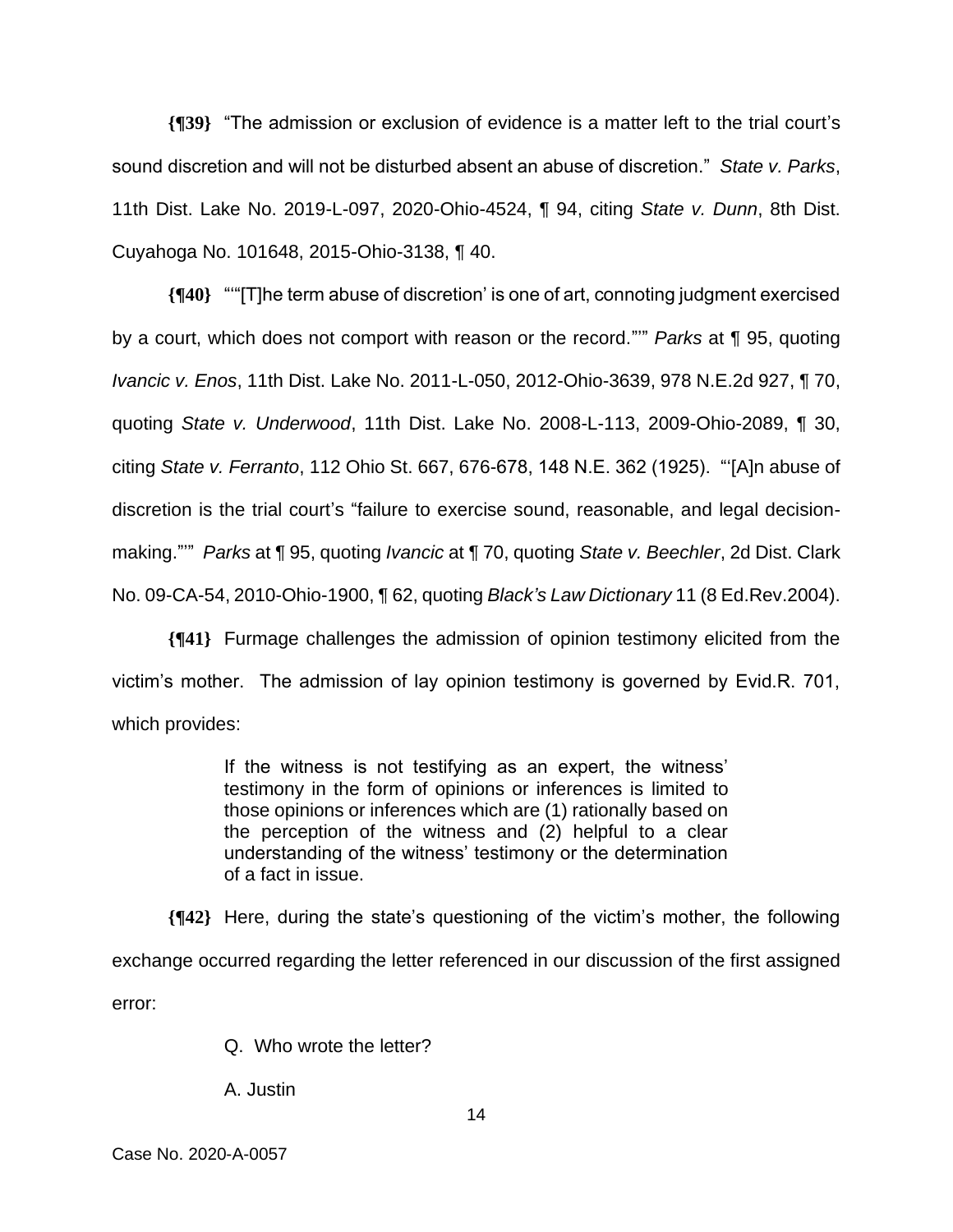[DEFENSE COUNSEL]: Objection

THE COURT: Overruled.

[DEFENSE COUNSEL]: It's an opinion.

## BY [THE STATE]:

Q. Who was the letter intended for?

A. I think [the victim], but it could have been to anyone. But things –

Q. Do you know if he ever tried to give it to her?

A. She says that he did.

[DEFENSE COUNSEL]: Objection.

THE COURT: That I'll sustain.

**{¶43}** During cross-examination, defense counsel inquired of the victim's mother

regarding the letter:

Q. Okay. Let's talk about that letter. First of all, you said that Justin wrote that letter, correct?

A. Yes.

Q. How do you know Justin wrote that letter?

A. Because he's my husband and I know the way he talks. I know the way he words things, I know the way he spells certain words.

Q. Well, you had a computer, correct?

A. I have a laptop, yes.

\* \* \*

Q. you would – if you knew what your husband wrote and how he wrote it, you could have wrote that letter yourself, couldn't you?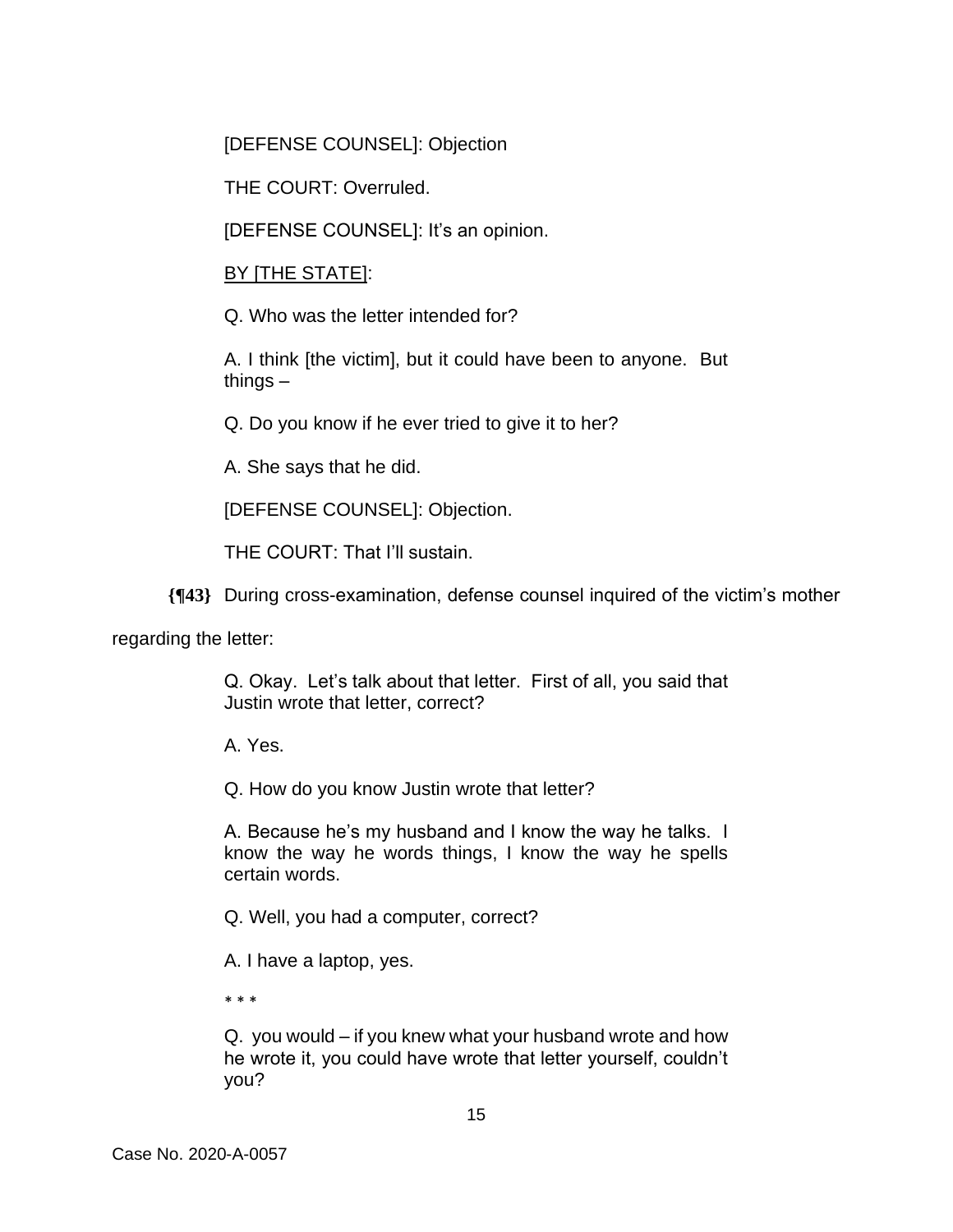$A.$   $I -$ 

Q. Couldn't you?

A. I didn't write the letter.

Q. I asked if you could have, though.

A. I guess I could have.

**{¶44}** Furmage maintains that the trial court erred in overruling his objection to the victim's mother's testimony that Furmage wrote the letter. However, her testimony was rationally based upon her perception of the letter, as she had been married to Furmage for several years and familiar with his writing style. *See* Evid.R. 701. This opinion also served to assist in determination of the authorship of the letter, which was a fact in issue. *See* Evid.R. 701. Accordingly, we cannot say that the trial court abused its discretion in overruling Furmage's objection. Therefore, Furmage's second assigned error is without merit.

**{¶45}** In his third assigned error, Furmage argues:

**{¶46}** "Appellant was denied his constitutional right to present a full and complete defense by the trial court's exclusion of evidence Appellant sought to introduce on rebuttal to impeach the testimony of a witness called to testify during the State's case-in-chief."

**{¶47}** The Supreme Court of Ohio has explained:

In *Chambers v. Mississippi* (1973), 410 U.S. 284, 294, 93 S.Ct. 1038, 35 L.Ed.2d 297, the court recognized that "[t]he right of an accused in a criminal trial to due process is, in essence, the right to a fair opportunity to defend against the State's accusations." Although *Chambers* referred to due process, the court has since explained that "[w]hether rooted directly in the Due Process Clause of the Fourteenth Amendment or in the Compulsory Process or Confrontation clauses of the Sixth Amendment, the Constitution guarantees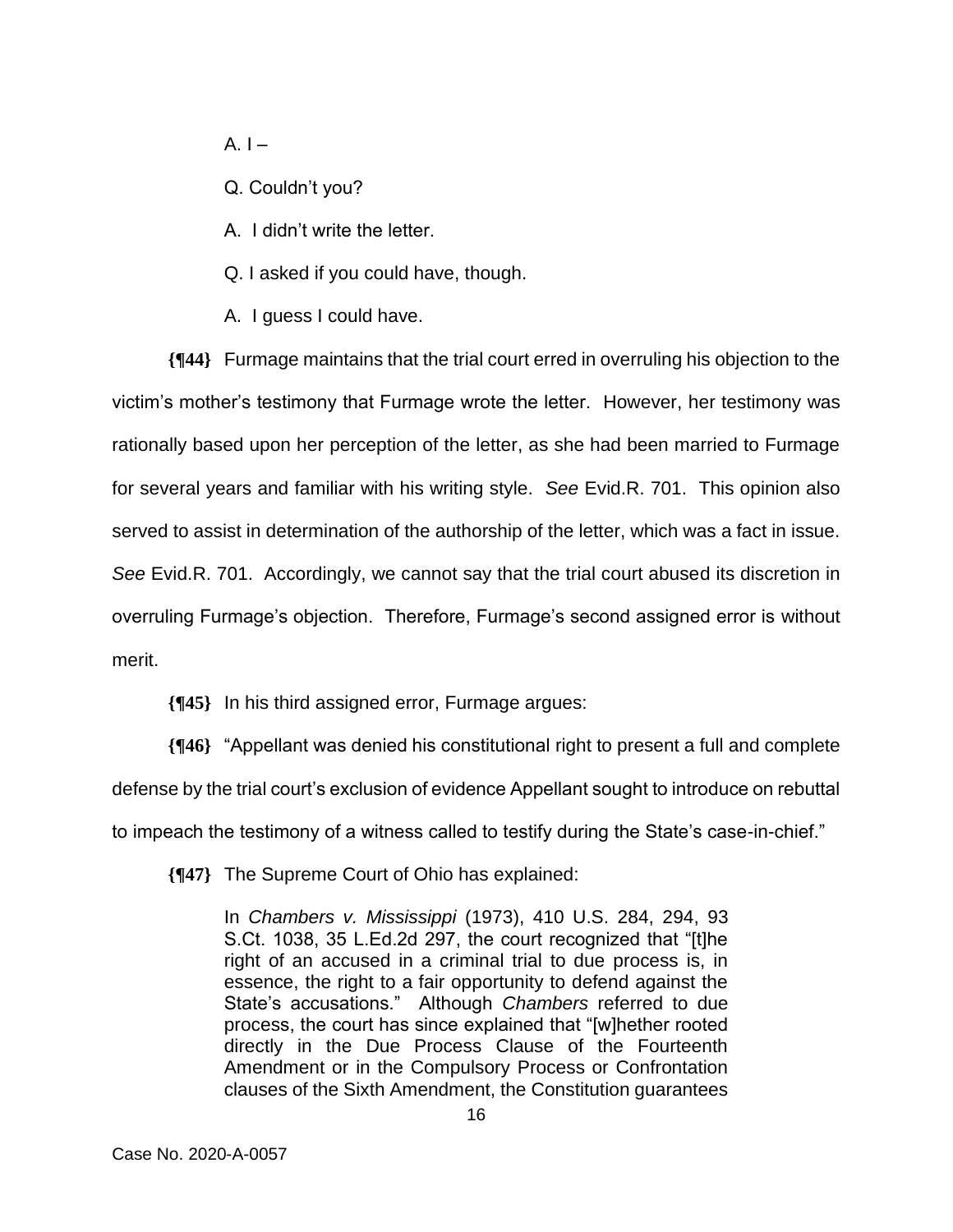criminal defendants 'a meaningful opportunity to present a complete defense.'" (Citations omitted.) *Crane v. Kentucky* (1986), 476 U.S. 683, 690, 106 S.Ct. 2142, 90 L.Ed.2d 636, quoting *California v. Trombetta* (1984), 467 U.S. 479, 485, 104 S.Ct. 2528, 81 L.Ed.2d 413, and citing *Chambers*, 410 U.S. 284, 93 S.Ct. 1038, 35 L.Ed.2d 297; and *Washington v. Texas* (1967), 388 U.S. 14, 23, 87 S.Ct. 1920, 18 L.Ed.2d 1019. As stated in *Crane*, "That opportunity would be an empty one if the State were permitted to exclude competent, reliable evidence \* \* \* when such evidence is central to the defendant's claim of innocence." 476 U.S. at 690, 106 S.Ct. 2142, 90 L.Ed.2d 636.

The court has consistently recognized, however, that this constitutional right is not absolute and does not require the admission of all evidence favorable to the defendant. *See*, *e.g.*, *United States v. Scheffer* (1998), 523 U.S. 303, 308, 118 S.Ct. 1261, 140 L.Ed.2d 413 ("A defendant's right to present relevant evidence is not unlimited, but rather is subject to reasonable restriction"); *Taylor v. Illinois* (1988), 484 U.S. 400, 410, 108 S.Ct. 646, 98 L.Ed.2d 798 ("The accused does not have an unfettered right to offer testimony that is incompetent, privileged, or otherwise inadmissible under standard rules of evidence"); *Rock v. Arkansas* (1987), 483 U.S. 44, 55, 107 S.Ct. 2704, 97 L.Ed.2d 37 ("the right to present relevant testimony is not without limitation").

*State v. Swann*, 119 Ohio St.3d 552, 2008-Ohio-4837, 895 N.E.2d 821, ¶ 12-13.

**{¶48}** Here, during cross-examination of the victim's mother, defense counsel

questioned her as follows:

Q. Now, actually, you said that Justin offered to pay \$1,000 to have [the victim] lie, correct?

A. Correct.

Q. Isn't it a fact that you – isn't it a fact that it was you -- you remember having a conversation Justin (sic.) on or about November the 4th of 2019, telephone conference -- telephone conversations?

A. I'm sure I had conversations, yes.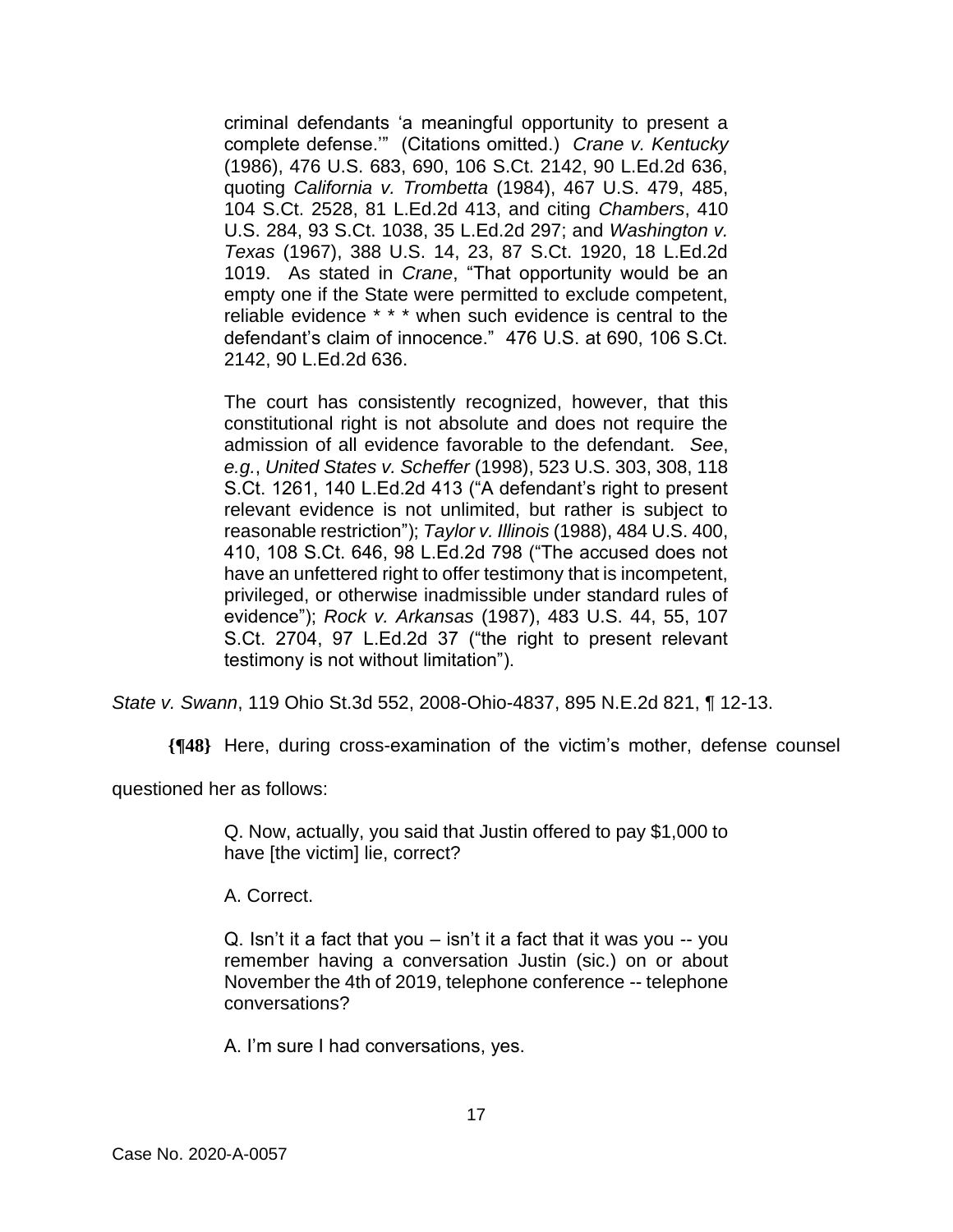Q. And isn't it a fact that you are the one that said, [the victim] lies for money and would do it for \$1,000, you're the one that said that?

A. No, I did not.

**{¶49}** Thereafter, a discussion was held between the court and counsel outside the presence of the jury. During this discussion, defense counsel played a partial telephone recording that it wished to use to impeach the victim's mother's testimony. Therein, the victim's mother indicated to Furmage that someone, whom the victim's mother identified as "she," would be willing to lie about "it."

**{¶50}** The trial court then indicated that it would not permit a brief clip of a conversation to be played without having heard the context of the conversation. After the jury left on the second day of trial testimony, counsel played certain audio recordings for the court that counsel wished to use for impeaching the testimony of several witnesses. With respect to impeaching the victim's mother's testimony, the defense played another partial recording, during which Furmage and the victim's mother referenced a "she" that lies, and the victim's mother indicated "she" would lie for \$1000, but again, neither state who "she" is.

**{¶51}** Again, the trial court stated that it wanted more context of the conversation before it would permit the recording. The next morning, defense counsel played a longer recording. However, again, nowhere in the clip of the recording does either Furmage or the victim's mother clearly reference who "she" is that was willing to lie for \$1000.

**{¶52}** After listening to the recording, the trial court concluded that the recording did not contradict the victim's mother's testimony that Furmage offered to pay the victim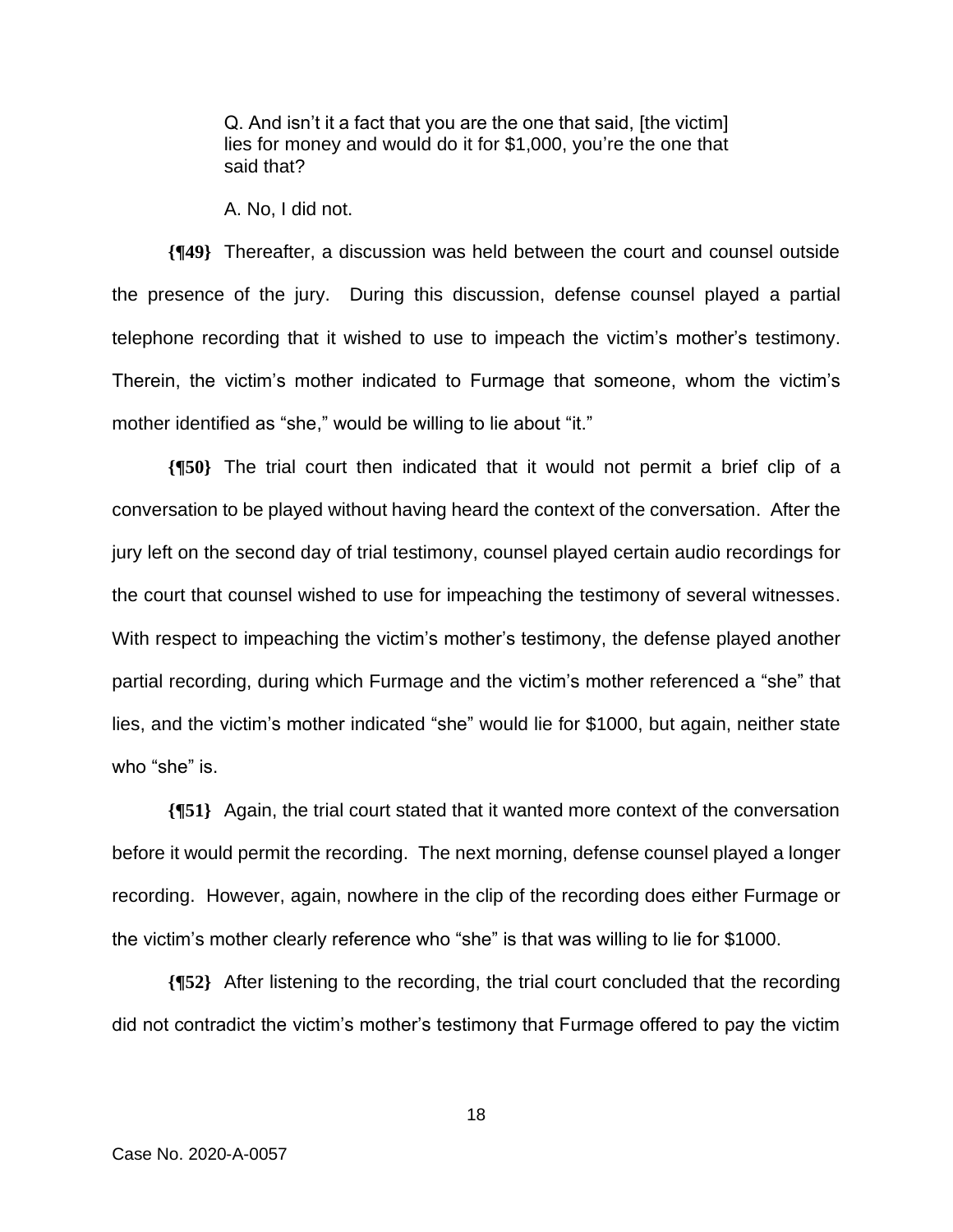\$1000 to lie, and the comment that "she would lie for \$1,000" did not reference who "she" was. The court then determined that the recording would not be permitted.

**{¶53}** We cannot say that exclusion of this recording violated Furmage's rights to put on a full defense. Although a witness' credibility may be impeached through a prior inconsistent statement, the recording did not contradict the victim's mother's testimony that Furmage offered \$1000 to the victim to recant, nor did it clearly identify the "she" that would be willing to "lie" for \$1000 so as to contradict the mother's testimony that she did not say that *the victim* lies for money and would be willing to lie for \$1000. *See* Evid.R. 607(A) (credibility of a witness may be attacked); Evid.R. 608(B) ("Specific instances of the conduct of a witness, for the purpose of attacking or supporting the witness's character for truthfulness, other than conviction of crime as provided in Evid.R. 609, may not be proved by extrinsic evidence."); Evid.R. 613(B) (Extrinsic evidence of a prior inconsistent statement by a witness is admissible where certain conditions are met.); *see also State v. Raia*, 11th Dist. Portage No. 2013-P-0020, 2014-Ohio-2707, ¶ 26. Moreover, the victim's mother was not asked if she stated to Furmage that someone identified as "she" would be willing to lie for \$1000 and, if so, for clarification as to whether the "she" in that statement referenced the victim.

**{¶54}** Given that the prior statement was not demonstrated to be inconsistent, Furmage's third assigned error lacks merit.

**{¶55}** In his fourth assigned error, Furmage maintains:

**{¶56}** "Appellant was denied his constitutional right to a fair trial and due process of law when the trial court permitted the State of Ohio to introduce cumulative evidence in rebuttal during Appellant's case-in-chief."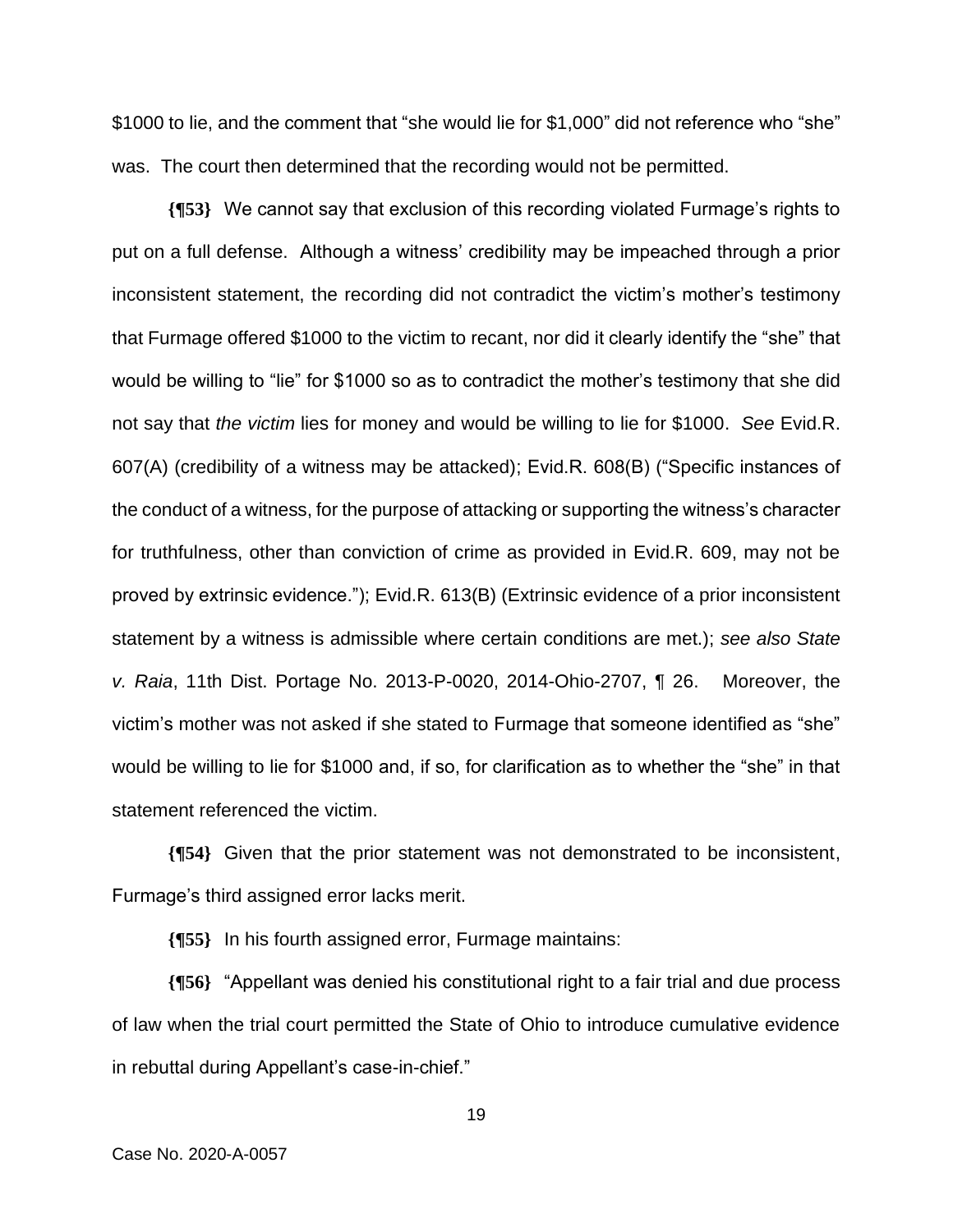**{¶57}** "The admission of rebuttal testimony is left to the trial court's sound discretion." *State v. Wood*, 11th Dist. Portage No. 95-P-0009, 1996 WL 649132, \*11 (June 21, 1996), citing *State v. Finnerty*, 45 Ohio St.3d 104, 543 N.E.2d 1233 (1989) and *State v. Harris*, 8th Dist. Cuyahoga No. 65653, 1994 WL 245685, \*11 (June 2, 1994). "[A]dditional evidence which is merely cumulative to evidence presented in the case-inchief is not proper rebuttal evidence." *Wood* at \*11, citing *Weinberg v. Hartzell*, 21 Ohio App. 93, 153 N.E. 106 (1st Dist.1926). "Rebuttal testimony is properly admitted if it is offered to refute evidence presented by the adversary." *Wood* at \*11, citing *State v. Hohman*, 81 Ohio App.3d 80, 83, 610 N.E.2d 473 (9th Dist.1991).

**{¶58}** Here, on cross-examination of M.B., the state questioned her as to whether she made certain statements to the detective during his interview of her. M.B. acknowledged that she told the detective that Furmage had told her how "hot" she was and that Furmage showed her a picture of his penis on his phone. However, she specifically denied that she told Detective Cleveland that she told Furmage not to show her the picture again, that Furmage offered to be her "uncle sugar daddy," and that she told Detective Cleveland that Furmage attempted to contact her through Snapchat. However, when asked if Detective Cleveland would be lying if he took the stand said that she said "those things," M.B. stated, "I said those things, but I was told to say them." It is not clear from the testimony to which of the above statements "those things" referred. M.B. explained that the victim's mother forced her to say horrible things regarding Furmage by threatening that she would get in trouble. Thereafter, the state questioned M.B. as follows:

> Q. Well, you told Detective Cleveland that he told you -- he was telling you how hot you were. You told Detective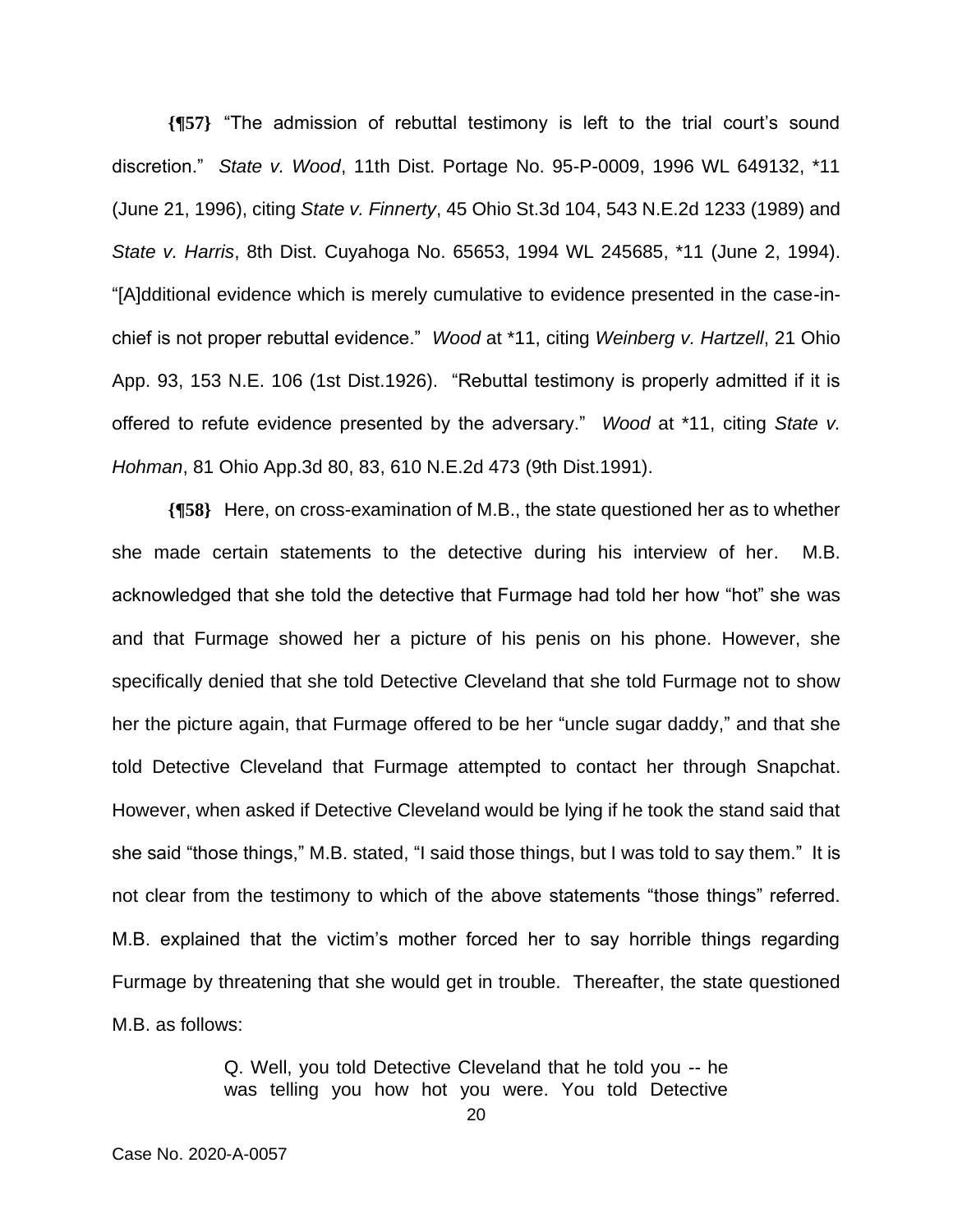Cleveland that he showed you a picture of his d\*ck on his phone. You told Detective Cleveland that he offered to be your uncle sugar daddy. Is that true?

A. All of the things I told Detective Cleveland is what I was told to say.

Q. So, you did say those things to Detective Cleveland?

A. Yes. But they were not true.

**{¶59}** Thereafter, M.B. said she had never said that Furmage told her she was

"hot," and she denied having told the detective that she was trying to distance herself

from Furmage.

**{¶60}** After the second day of trial testimony, outside of the jury's presence, the

state requested that the trial court permit it to recall Detective Cleveland on rebuttal and

play a recording of the detective's interview with M.B. to refute her testimony. The trial

court permitted rebuttal over the defense's objection. During Detective Cleveland's

rebuttal testimony, the following portion of the recorded interview was played:

Detective Cleveland: -- " \* \* \* So, what was going on with Justin? Like, what was the scoop that was – was going on there?"

[M.B.]: "Well, basically, like, he was my babysitter my whole life" –

Detective Cleveland: "Mm-hmm."

[M.B.]: -- "when I was little and stuff. And he was also my mom's best friend, and she's known him since she was 15."

Detective Cleveland: "Mm-hmm."

[M.B.]: "And she had me when, um, she was 18. And he was, like, my uncle."

Detective Cleveland: "Mm-hmm."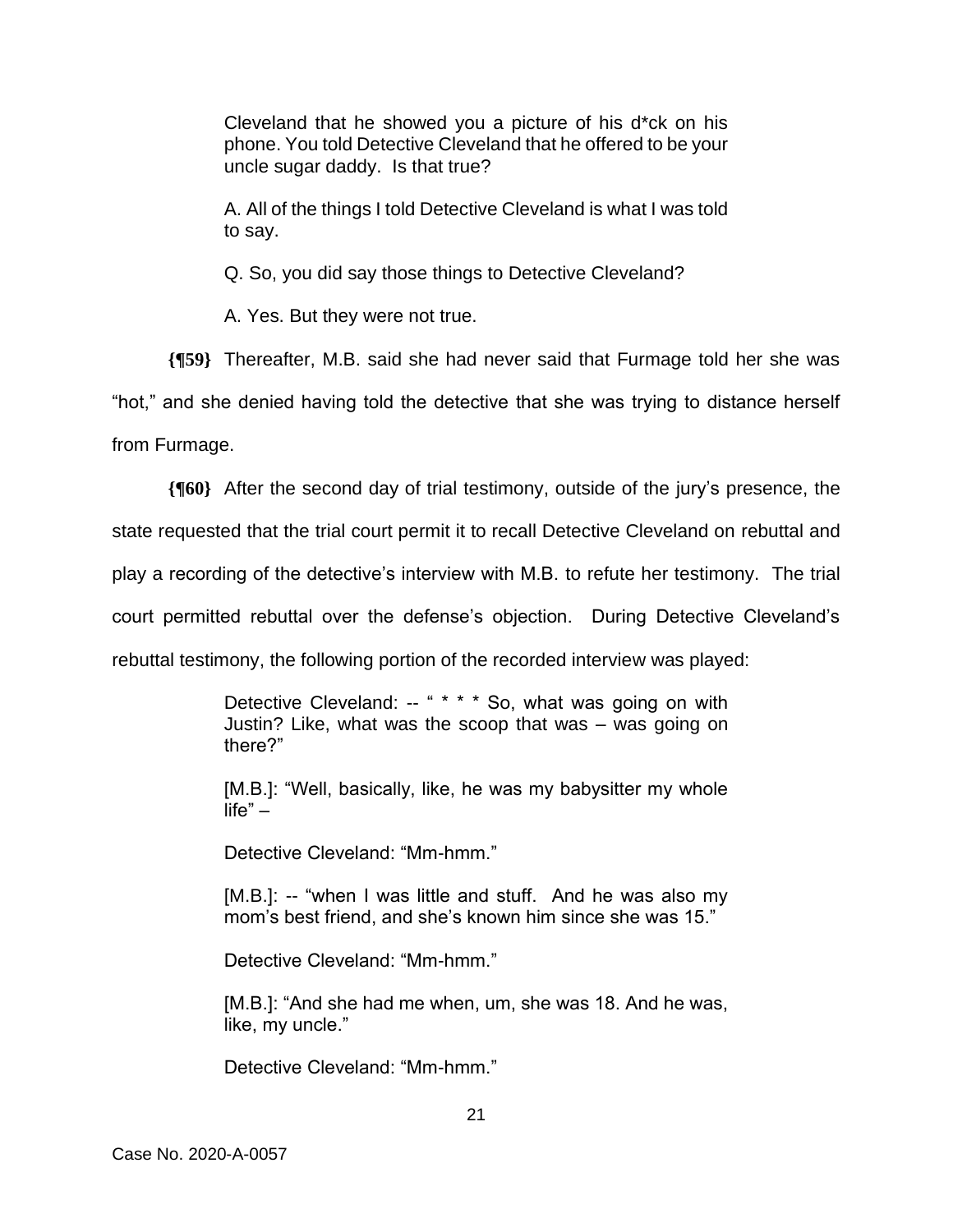[M.B.]: "Like, he was always my uncle figure in my life."

Detective Cleveland: "Mm-hmm."

[M.B.]: "And then when he had [the son he shares with the victim's mother], I started babysitting [him]."

Detective Cleveland: "Mm-hmm."

[M.B.]: "And, um, he picks me up one day out of the summer to come babysit [his son], and he was basically telling me how hot I was and stuff. And then he showed me a picture of his d\*ck, and I said, please do not show me that. And he was, like, oh, my bad. And then he was, like, well, I could be - what is it called? I could be your uncle sugar daddy or something like that. And I was, like, no. And then, like, I had to remove him on Snapchat and stuff because, like, he wouldn't leave me alone."

**{¶61}** Furmage argues that the court erred in allowing the rebuttal evidence because M.B. acknowledged during her testimony that she made false statements to the detective during the interview, claiming that the victim's mother forced her to do so.

**{¶62}** Although M.B. did acknowledge making some statements to the detective, she had initially specifically denied making certain statements, and the testimony was not clear which statements she made were fabricated. Given that this recording contradicts portions of M.B.'s testimony regarding her interview with the detective, we cannot say that the trial court abused its discretion in permitting the recording on rebuttal. Accordingly, Furmage's fourth assigned error is without merit.

**{¶63}** Furmage concludes his fourth assigned error by stating, "Further, the recording at issue was admitted notwithstanding the fact that it had not been given to Appellant as pretrial discovery," and citing to *Brady v. Maryland,* 373 U.S. 83, 83 S.Ct. 1194, 10 L.Ed.2d 215 (1963) and *State v. Perry*, 80 Ohio App.3d 78, 85, 608 N.E.2d 846 (11th Dist.1992).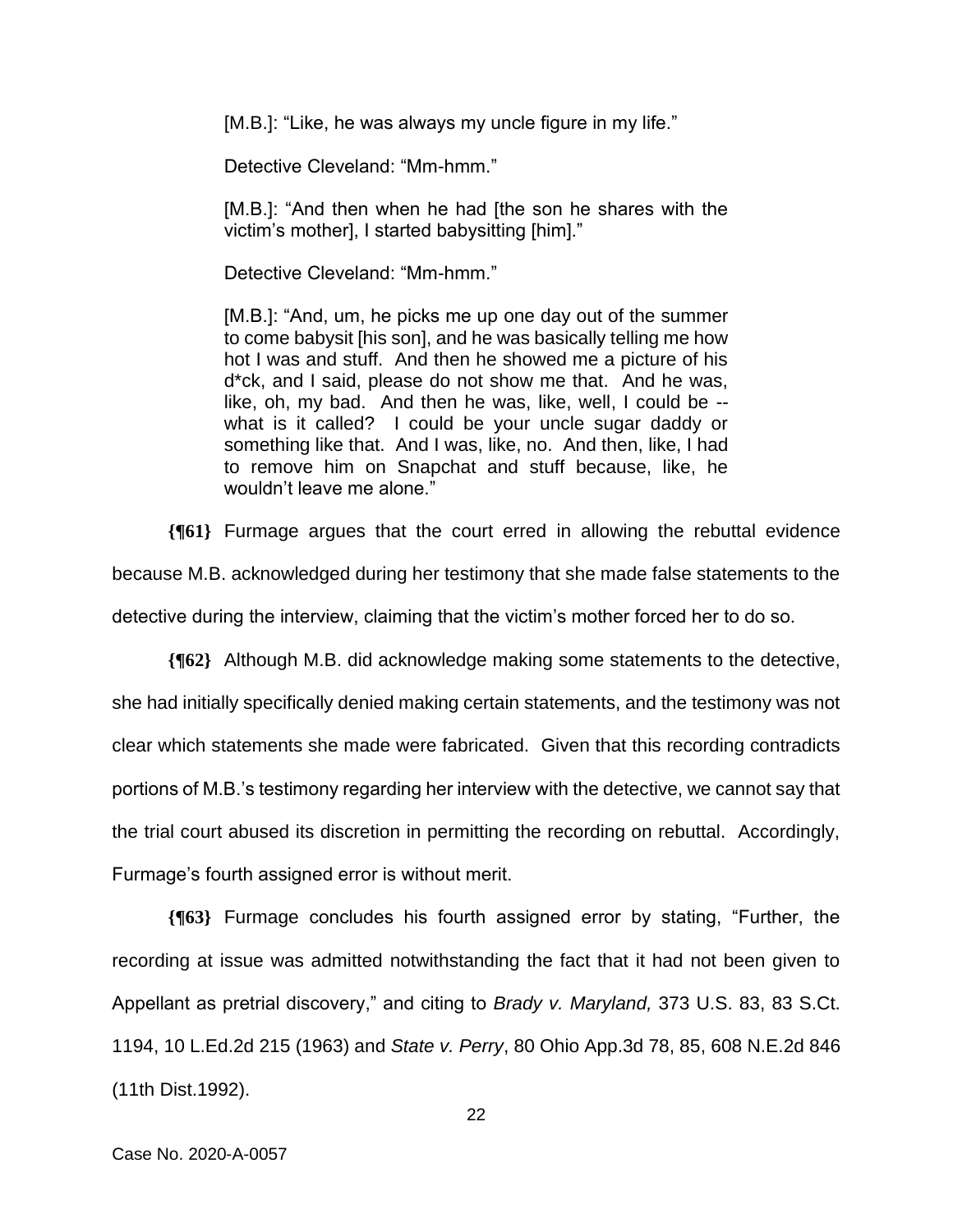**{¶64}** Although Furmage cites to *Brady*, he does not further develop an argument on its applicability to the recording at issue here. *See State v. Jalowiec*, 9th Dist. Lorain No. 14CA010548, 2015-Ohio-5042, 52 N.E.3d 244, ¶ 31, quoting *Strickler v. Greene*, 527 U.S. 263, 281-282, 119 S.Ct. 1936, 144 L.Ed.2d 286 (1999) ("'There are three components of a true *Brady* violation: The evidence at issue must be favorable to the accused, either because it is exculpatory, or because it is impeaching; that evidence must have been suppressed by the State, either willfully or inadvertently; and prejudice must have ensued.'"). Further, an argument as to a purported discovery violation is beyond the parameters set forth by Furmage's fourth assigned error. Accordingly, to the limited extent that an argument with respect to discovery has been made, we decline to address it.

**{¶65}** In his fifth assigned error, Furmage contends:

**{¶66}** "The trial court erred by failing to grant a mistrial after several members of the jury were exposed to extrinsic information by a witness who was called to testify on behalf of the State of Ohio during its case-in-chief."

**{¶67}** "A trial court is entitled to broad discretion in considering a motion for a mistrial, and our standard of review is whether the trial court abused its discretion." *State v. Rosebrook*, 11th Dist. Geauga No. 2016-G-0099, 2017-Ohio-9261, ¶ 9, citing *State v. Love*, 7th Dist. Mahoning No. 02 CA 245, 2006-Ohio-1762, ¶ 95, citing *State v. Schiebel*, 55 Ohio St.3d 71, 564 N.E.2d 54 (1990), paragraph one of the syllabus. "The decision to grant a mistrial 'is an extreme remedy only warranted in circumstances where a fair trial is no longer possible and it is required to meet the ends of justice.'" *Rosebrook* at ¶ 9, quoting *State v. Bigsby*, 7th Dist. Mahoning No. 12 MA 74, 2013-Ohio-5641, ¶ 58, citing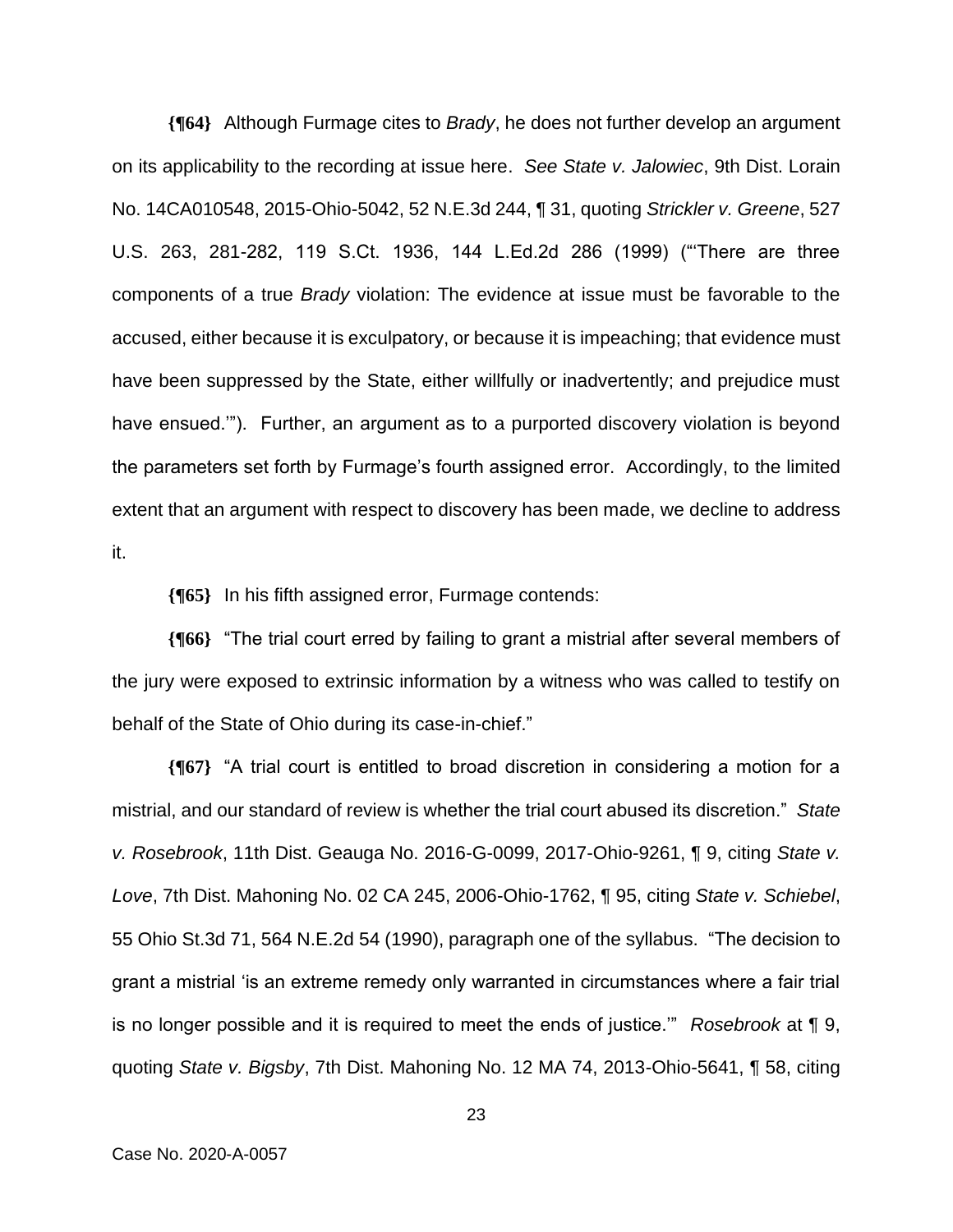*State v. Jones*, 83 Ohio App.3d 723, 615 N.E.2d 713 (2d Dist.1990). "A mistrial will only be granted when the substantial rights of a party are adversely affected." *Rosebrook* at

¶ 9, citing *State v. Lukens*, 66 Ohio App.3d 794, 809, 586 N.E.2d 1099 (10th Dist.1990).

**{¶68}** Here, Furmage maintains that a mistrial was warranted due to three jurors

overhearing a statement made by the victim's grandmother to the bailiff. After the victim's

grandmother testified on the defense's rebuttal, the trial court questioned the jury as

follows:

Okay. I have a question for the Jury, and it's really the jurors here but it's all of you. When [the victim's grandmother] apparently came in, was in the courtroom and the lawyers were with me in Chambers, did any of you overhear the content of a conversation between [the victim's grandmother] and my bailiff?

**{¶69}** The transcript indicates that, in response, three jurors raised their hands.

Thereafter, in chambers, the defense requested a mistrial:

[DEFENSE COUNSEL]: And the second thing is, very obviously, we've had three jurors raise their hand, the ones in the front as I was afraid of, that said they heard what [the victim's grandmother] said; and I believe [the bailiff] -- I don't want to put words in her mouth -- from what I heard, she said that the woman, [the victim's grandmother], said that she had proof on her phone, something to the effect, that Justin, she knew Justin was guilty and he'd done it or something to that effect, and at least three jurors raised their hand and said they heard what she said.

This was, obviously, an attempt to prejudice this Jury, and I think once they've heard that, that they've -- they cannot take -- put this aside and make a decision, and they shouldn't have heard this. And I'm going to ask again for a mistrial based upon these jurors hearing this statement that was not even solicited, not even asked for but volunteered by this witness while we were in Chambers.

THE COURT: I'm going to overrule that motion, also. I'm going to explain to you why. The first thing that the Court will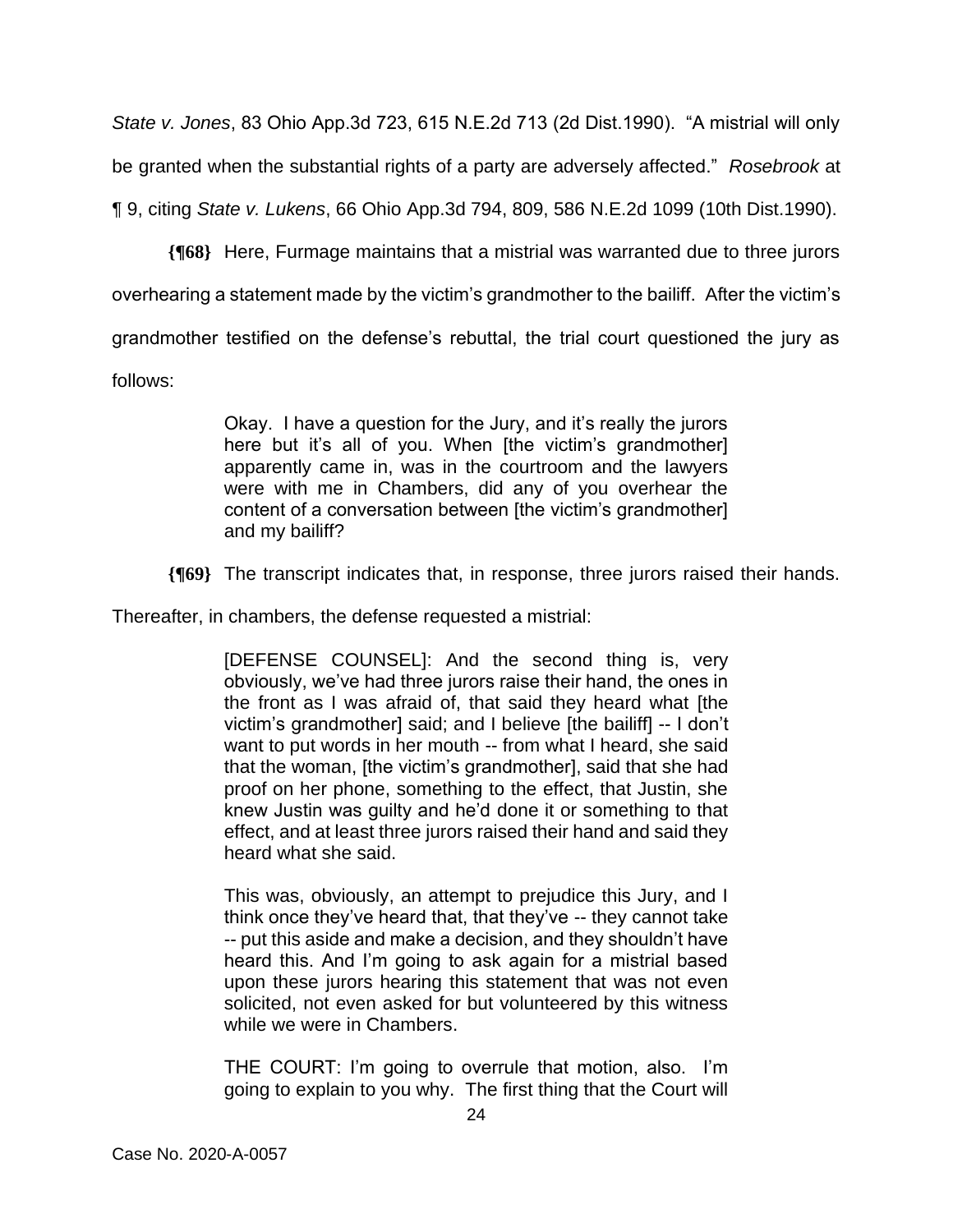have to do is to send the 11 jurors who indicated they did not hear anything out of the courtroom. I then – I'm going to then separate the three that raised their hand and indicated they did hear it, and then I'm going to conduct a voir dire about what did they hear and depending on what they heard will determine whether or not I have to give them any instructions to disregard and to not tell the rest of the Jury.

[DEFENSE COUNSEL]: Fine. Fine, Your Honor.

**{¶70}** At the conclusion of trial, the court individually questioned the three jurors. The jurors each indicated that they heard the victim's grandmother say to the bailiff that she had "proof." The third juror indicated that when the grandmother indicated she had proof, the bailiff interrupted her and said she could not have that conversation with her. Each of the jurors affirmed that they could put the grandmother's statement out of their minds, render a decision based only on the evidence presented in this case, and refrain from disclosing what they overheard to any other juror.

**{¶71}** Based upon the court's voir dire of the three jurors, we cannot say the court abused its discretion in determining that this was not a case where a mistrial was required to meet the ends of justice.

**{¶72}** Therefore, Furmage's fifth assigned error lacks merit.

**{¶73}** In his sixth assigned error, Furmage asserts:

**{¶74}** "Appellant was denied his constitutional right to a fair trial and due process of law based upon prosecutorial misconduct committed by the State of Ohio throughout trial and during its closing argument."

**{¶75}** "As a general proposition, a two-prong test is employed to decide whether a criminal defendant must be granted a new trial based upon prosecutorial misconduct: (1) were the prosecutor's remarks improper; and (2) was the defendant prejudiced by the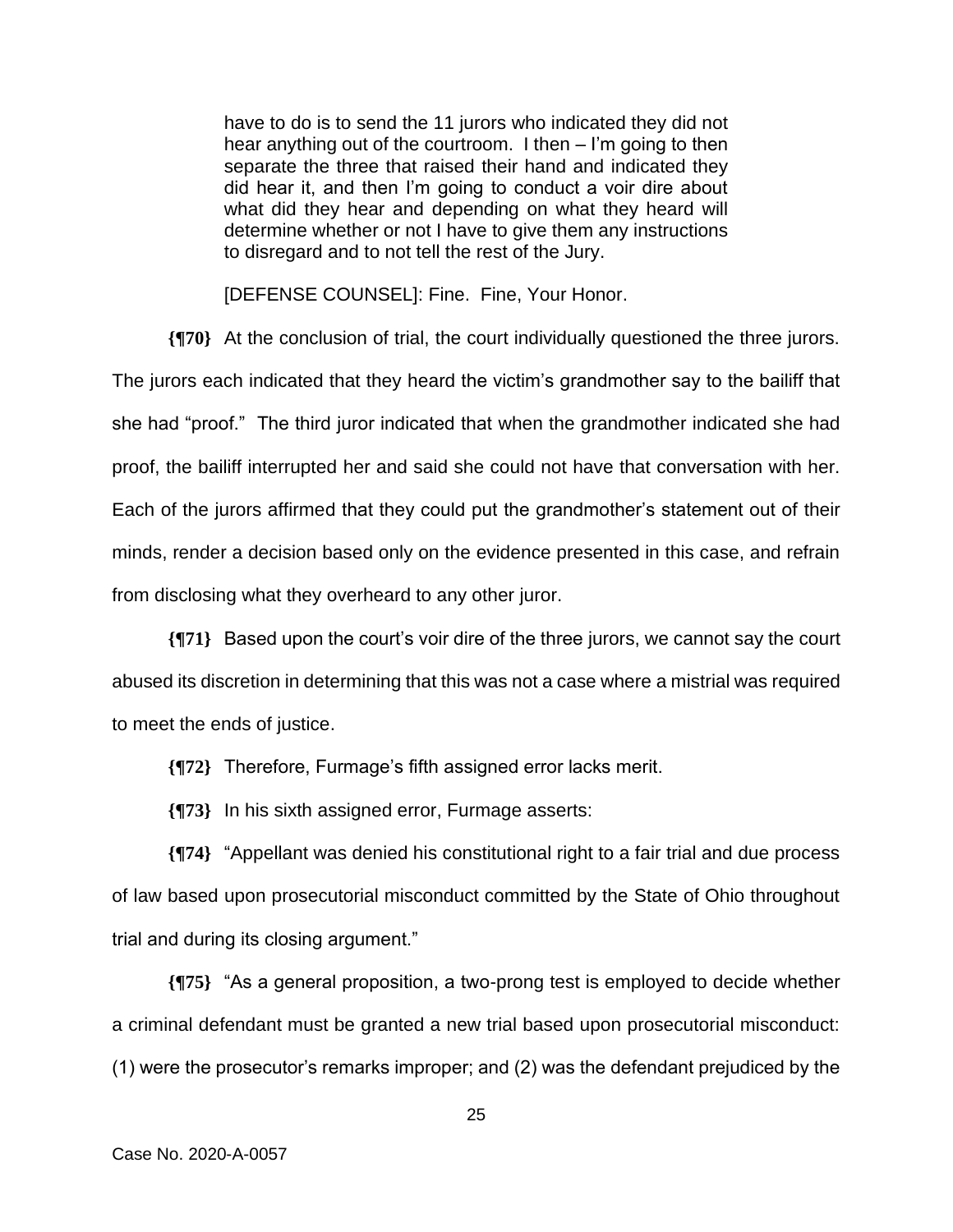remarks?" *State v. Smith*, 11th Dist. Ashtabula No. 2013-A-0066, 2014-Ohio-4984, ¶ 32, citing *State v. Beckwith*, 11th Dist. Ashtabula No. 2013-A-0050, 2014-Ohio-2877, ¶ 36 and *State v. Coleman*, 11th Dist. Portage No. 2013-P-0072, 2014-Ohio-2708, ¶ 21.

**{¶76}** "'"Generally, prosecutorial misconduct is not a basis for overturning a criminal conviction, unless, on the record as a whole, the misconduct can be said to have deprived the defendant of a fair trial."'" *Smith* at ¶ 33, quoting *State v. Dudas*, 11th Dist. Lake Nos. 2008-L-109 & 2008-L-110, 2009-Ohio-1001, ¶ 26, quoting *State v. Hillman*, 10th Dist. Franklin Nos. 06AP-1230 & 07AP-728, 2008-Ohio-2341, ¶ 26. "'The focus of that inquiry is on the fairness of the trial, not the culpability of the prosecutor.'" *Smith* at ¶ 33, quoting *Dudas* at ¶ 26, citing *State v. Bey*, 85 Ohio St.3d 487, 495, 709 N.E.2d 484 (1999).

**{¶77}** Here, Furmage first maintains that the prosecutor engaged in misconduct during his cross-examination of numerous defense witnesses, including questioning of H.S. and M.B., but Furmage does not develop an argument as to when during this questioning such misconduct occurred.

**{¶78}** Next, with respect to closing argument, Furmage maintains that the prosecutor improperly opined that Furmage paid H.S. to record her telephone conversation with the victim and that two defense witnesses were on drugs when testifying. Relevant to this argument, Furmage relies on the prosecutor's following four remarks made during closing argument:

> [1.] Now, here [in the letter] he's offering to pay her. Just like he offered to pay her, Ladies and Gentlemen, to change her testimony. And just like, I submit, he paid [H.S.] to record a conversation with [the victim]. You heard the testimony of [the victim's grandmother] and [the victim's mother]. He offered to pay [the victim] \$1,000 to change her testimony.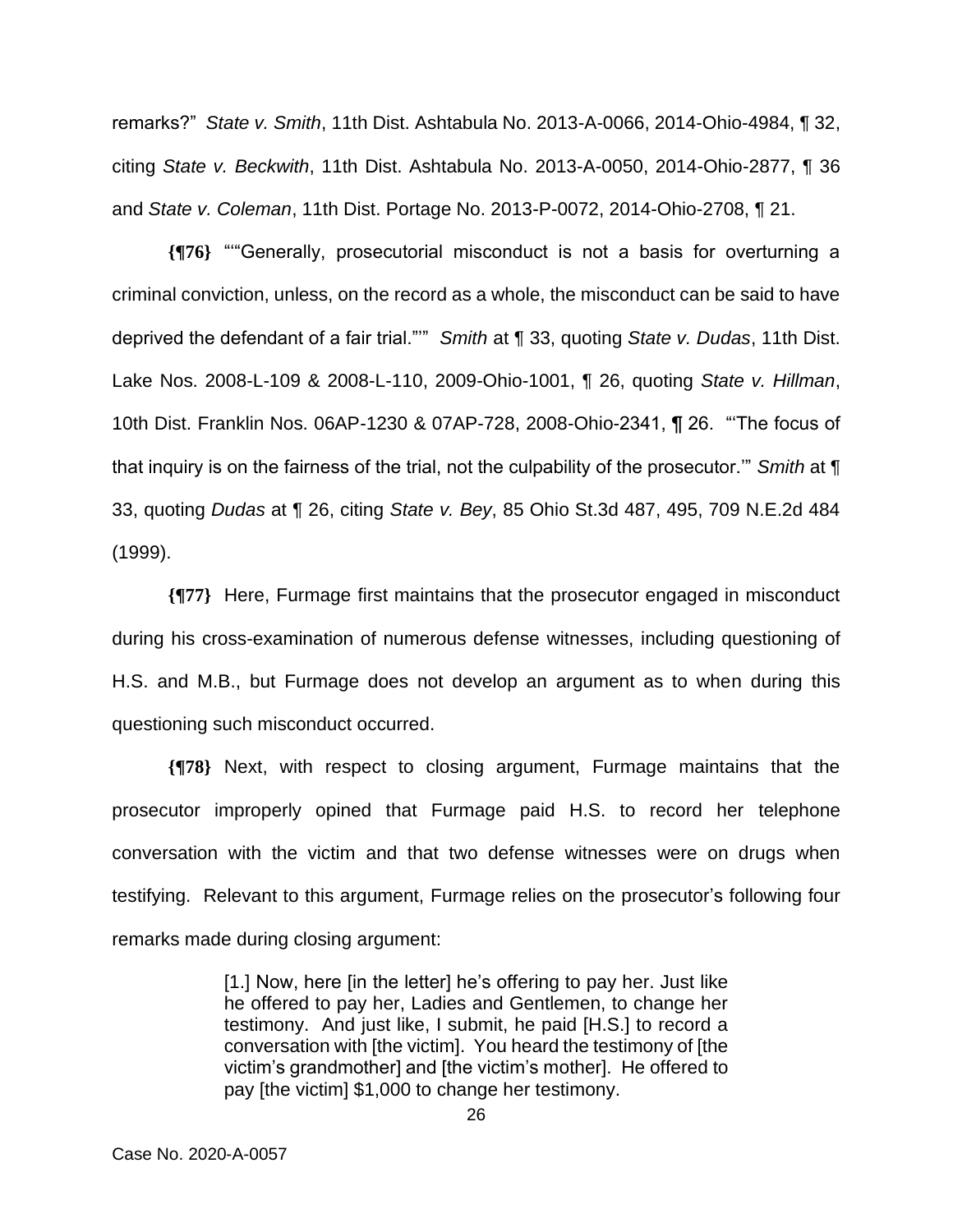And I have – I have to say, Ladies and Gentlemen, I have to say that the defendant has been on quite a campaign since he got out of jail on bond, he's been on quite a campaign to influence the witnesses in this case.

[DEFENSE COUNSEL:] Objection, Your Honor.

THE COURT: Ladies and Gentlemen, this is argument. This is not evidence. And I will need you to keep that in mind as you deliberate on this case.

So, the objection is overruled.

\* \* \*

[2.] You heard [the victim]'s testimony, Ladies and Gentlemen, that [H.S.] was sticking up for the Defendant during this conversation; that [H.S.] had texted her numerous times prior to that conversation and tried to get her to not only change her story but to not go forward with this case. That was [the victim]'s testimony, that [H.S.] tried to persuade her not to continue this case. Now, who do you think put her up to it? Believe me, I can't – [defense counsel] is going to argue I can't prove that, and if I could, there'd – there'd be another – more criminal charges coming his way. I can't prove that right now. Right now I can't. But who makes 400 recorded phone conversations, Ladies and Gentlemen with just the one person? Who does that? Unless they're on a campaign to influence that person into changing what their testimony is going to be?

\* \* \*

[3.] As I've said repeatedly, it's obvious to me that there's been quite a campaign put on by Mr. Furmage to change peoples' testimony in this matter, including recording lots and lots of conversations, apparently so he could play them in court[.]

\* \* \*

[4.] I submit to you that some of the witnesses, at least two that were presented by the defense, I believe were under the influence of drugs when they sat there on that witness stand. I'll leave that for you to determine on your own life experience,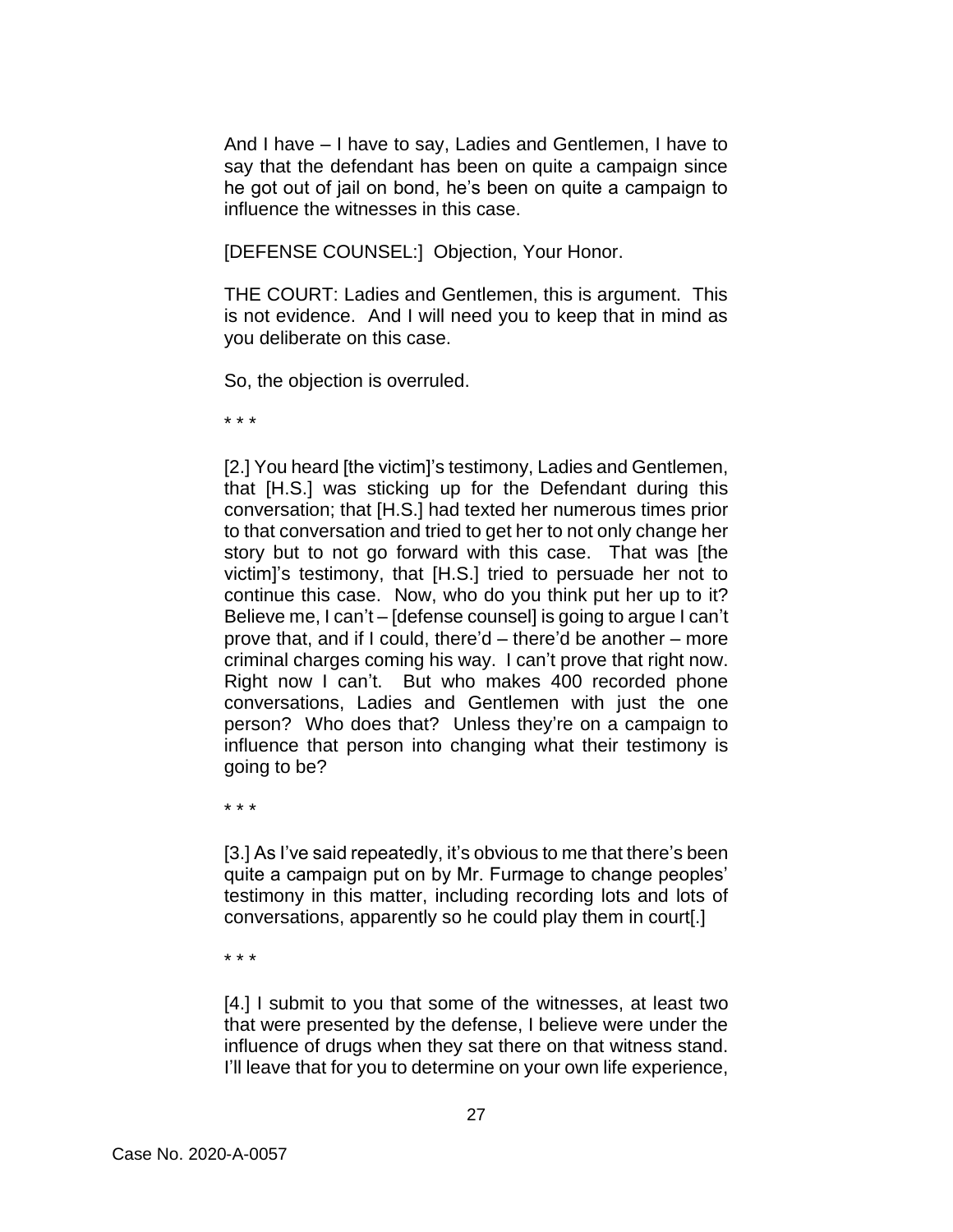but from where I sat, it appeared to me that at least two witnesses were under the influence of drugs.

**{¶79}** With respect to the first excerpt above, there was no evidence that Furmage paid H.S. to record her conversation with the victim, and, to the contrary, she testified that she did so only because she believed it the right thing to do. Although the prosecutor's remark may have been improperly based upon his own speculation, we cannot say the remark deprived Furmage of a fair trial given the weight of the evidence against him and the trial court's instruction to the jury.

**{¶80}** Aside from the first quoted statement above, the defense did not object to the prosecutor's remarks on which he relies to establish prosecutorial misconduct on appeal. Therefore, Furmage has forfeited all argument relative to these statements except that of plain error. "'[N]otice of plain error is to be taken "with the utmost caution, under exceptional circumstances and only to prevent a manifest miscarriage of justice."'" *State v. Bell*, 11th Dist. Lake No. 2015-L-017, 2015-Ohio-4775, ¶ 57, quoting *State v. Long*, 53 Ohio St.2d 91, 372 N.E.2d 804 (1978), paragraph two of the syllabus. "An alleged error does not constitute plain error under Crim.R. 52(B) unless but for the error, the result of the trial would have been different." *Bell* at ¶ 57, citing *State v. Campbell*, 69 Ohio St.3d 38, 41, 630 N.E.2d 339 (1994), citing *Long* at paragraph two of the syllabus.

**{¶81}** The second and third statements are in similar nature to the first statement, wherein the prosecutor expresses his belief that Furmage was attempting to alter witness testimony by recording telephone conversations. Assuming these remarks were improper, based upon the entirety and context of the remarks, the state's evidence of the offenses, and the trial court's previous admonition to the jury that the remarks were not evidence, we cannot say that the remarks rise to the level of plain error. *See Bell* at ¶ 60.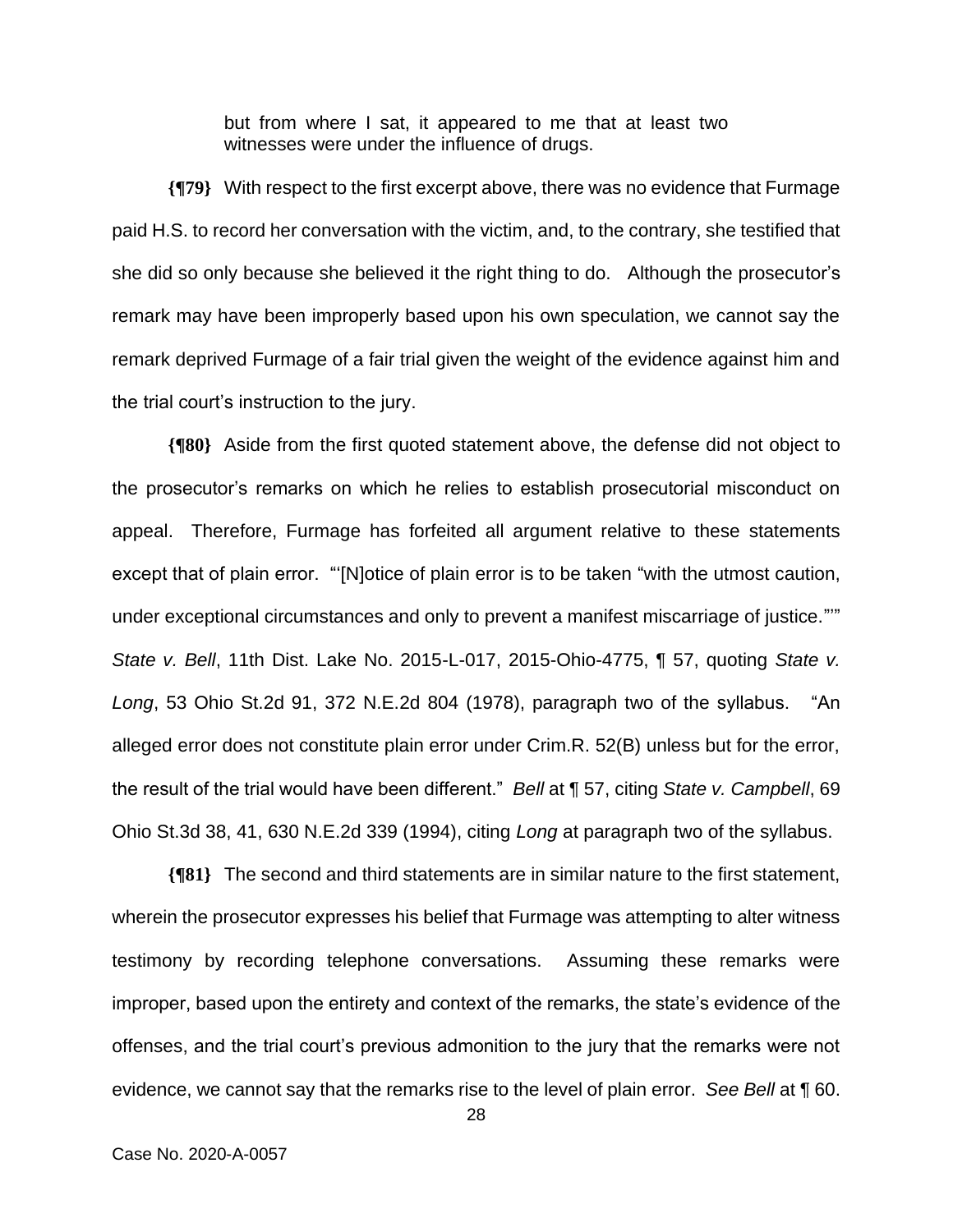**{¶82}** With respect to the fourth statement, although there may have been some indication obvious at trial but indiscernible from the transcript that sparked the prosecutor's remarks, we agree that the prosecutor's statement of personal belief regarding the witnesses was improper. Nonetheless, Furmage has not shown that but for this statement, the outcome of the trial would have been different. *See Bell* at ¶ 60.

**{¶83}** Accordingly, the sixth assigned error lacks merit.

**{¶84}** In his seventh assigned error, Furmage argues:

**{¶85}** "Appellant was denied the effective assistance of trial counsel."

**{¶86}** To prevail on a claim of ineffective assistance of counsel, an appellant must demonstrate "(1) his counsel was deficient in some aspect of his representation, and (2) there is a reasonable probability, were it not for counsel's errors, the result of the proceedings would have been different." *State v. Hope*, 2019-Ohio-2174, 137 N.E.3d 549, ¶ 88 (11th Dist.), citing *Strickland v. Washington*, 466 U.S. 668, 669, 104 S.Ct. 2052, 80 L.Ed.2d 674 (1984).

**{¶87}** In Ohio, every properly licensed attorney is presumed to be competent, and a defendant bears the burden of proving otherwise. *Hope* at ¶ 89, citing *State v. Smith*, 17 Ohio St.3d 98, 100, 477 N.E.2d 1128 (1985). "Counsel's performance will not be deemed ineffective unless and until counsel's performance is proved to have fallen below an objective standard of reasonable representation and, in addition, prejudice arises from counsel's performance." *State v. Bradley*, 42 Ohio St.3d 136, 142, 538 N.E.2d 373 (1989), paragraph two of the syllabus. Prejudice is established by "a reasonable probability that, but for counsel's unprofessional errors, the result of the proceeding would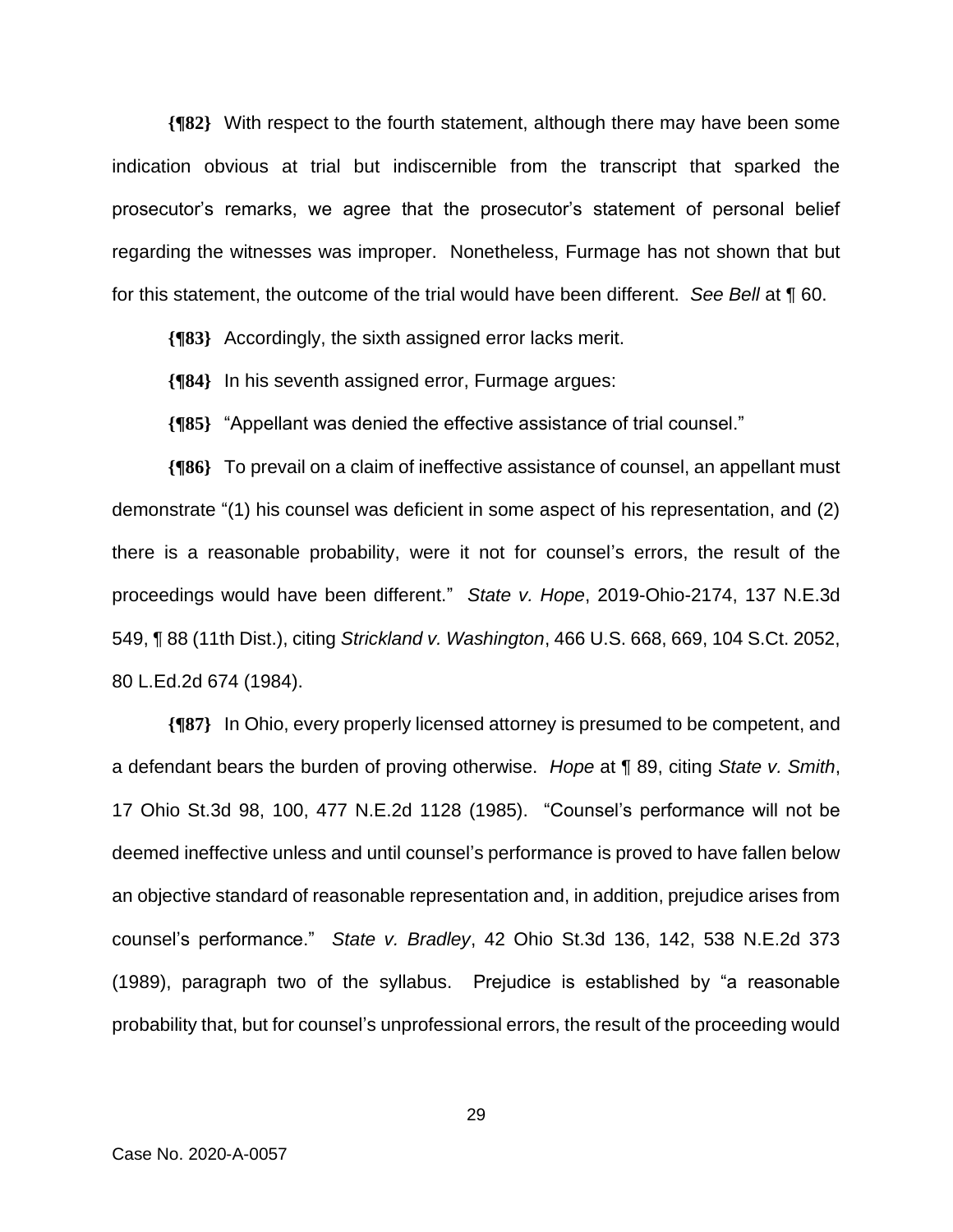have been different. A reasonable probability is a probability sufficient to undermine confidence in the outcome." *Strickland* at 694.

**{¶88}** Here, Furmage first argues that defense counsel was deficient for failing to move for acquittal pursuant to Crim.R. 29 on the counts alleged to have occurred prior to December 1, 2014, as the victim testified that no abuse occurred prior to moving to the yellow house, and the victim's mother testified that they moved into the yellow house in December 2014.

**{¶89}** "A Crim.R. 29(A) motion challenges the sufficiency of the evidence to support a conviction." *State v. Bell*, 11th Dist. Portage No. 2020-P-0060, 2021-Ohio-899, ¶ 6, citing *State v. Wright*, 11th Dist. Portage No. 2000-P-0128, 2002 WL 480328, \*2 (Mar. 29, 2002). "Ordinarily, precise times and dates are not essential elements of offenses." *State v. Scott*, 12th Dist. Clermont Nos. CA2019-07-051 & CA2019-07-052, 2020-Ohio-3230, 155 N.E.3d 56, ¶ 39, citing *State v. Sellards*, 17 Ohio St.3d 169, 171, 478 N.E.2d 781 (1985). "Some Ohio courts have also recognized that '[t]he State is not required to prove that an offense occurred on any specific date, but rather may prove that the offense occurred on a date reasonably near that charged in the indictment.'" *Scott* at ¶ 39, quoting *State v. Miller*, 5th Dist. Licking No. 2006CA00030, 2006-Ohio-6236, ¶ 22 (upholding appellant's conviction where the victim's testimony provided competent, credible evidence from which the jury could find appellant raped the victim on a date reasonably near the date claimed in the indictment); *Tesca v. State*, 108 Ohio St. 287, 140 N.E. 629 (1923), paragraph one of the syllabus ("It is sufficient to prove the alleged offense at or about the time charged.").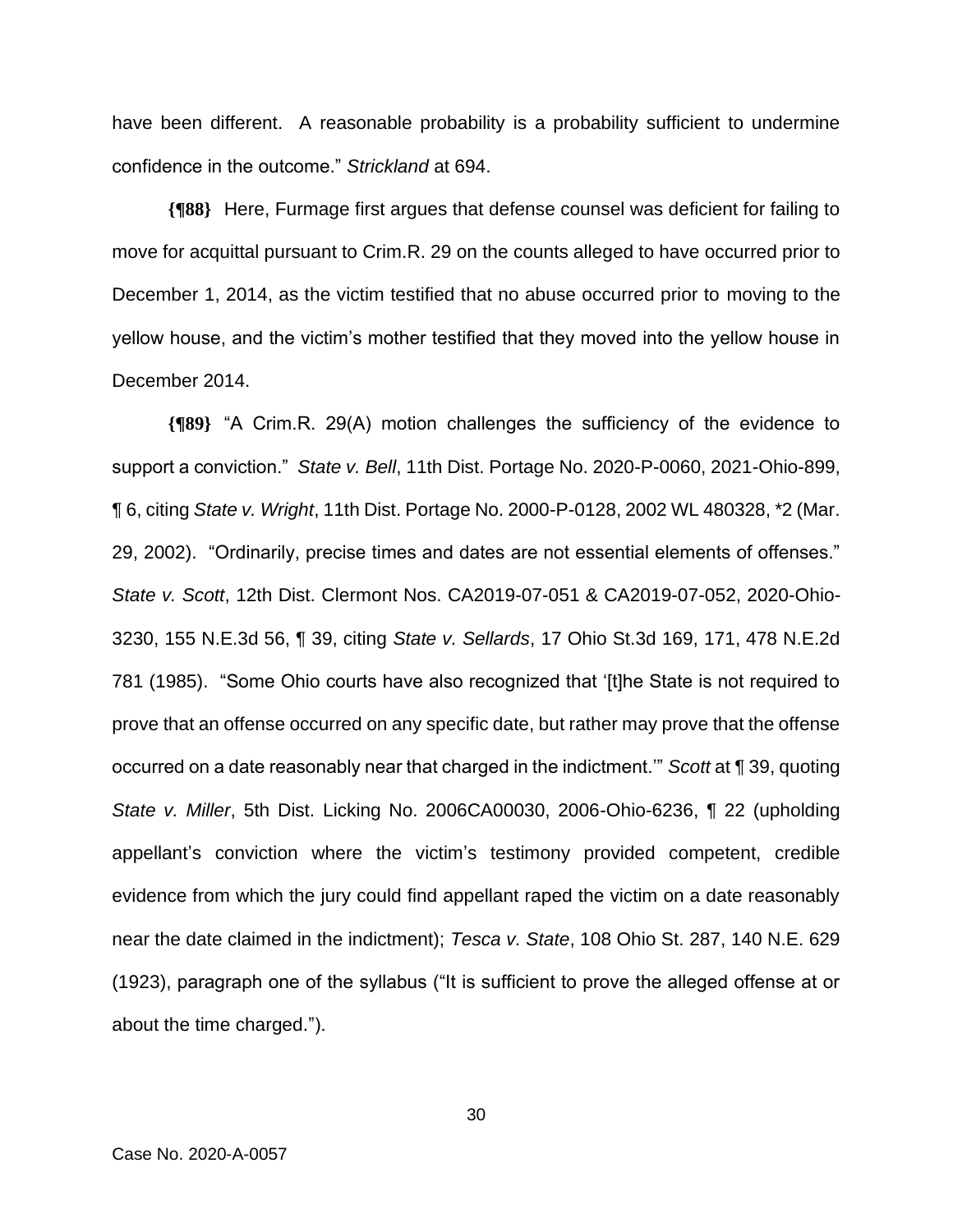**{¶90}** "In sexual abuse cases involving children, \* \* \* it may be impossible to provide a specific date in the indictment." *Scott* at ¶ 40, citing *State v. Vunda*, 12th Dist. Butler Nos. CA2012-07-130 & CA2013-07-113, 2014-Ohio-3449, ¶ 36. "The problem is compounded where the accused and the victim are related or reside in the same household, situations which often facilitate an extended period of abuse." *Scott* at ¶ 40, citing *Vunda* at ¶ 36. "'"An allowance for reasonableness and inexactitude must be made for such cases."'" *Scott* at ¶ 40, quoting *State v. Birt*, 12th Dist. Butler, 2013-Ohio-1379, 5 N.E.3d 1000, ¶ 32, quoting *State v. Barnes*, 12th Dist. Brown No. CA2010-06-009, 2011-Ohio-5226, ¶ 12. Therefore, courts have held that "failure to prove an offense occurred during the time frame alleged in the indictment is only fatal to the state's claim where an accused would be prejudiced and otherwise denied a fair trial if the state were not required to establish that the date of an offense occurred within the identified range." *Scott* at ¶ 44.

**{¶91}** Furmage was sentenced for conduct charged to have occurred prior to December 2014, but he has not indicated a way in which his defense was prejudiced by any failure of the state to establish that the offenses occurred within the precise time periods in 2014 as set forth in the indictment. Although the victim's age was an element of the offenses, and the finding that she was under ten years old was required for the rape sentencing on the 2014 offenses, the victim did not turn ten years old until 2017. Therefore, this is not a case where the victim bordered on the age required as an element of the offenses at issue in 2014. Accordingly, we cannot say that trial counsel was ineffective for failing to move for acquittal on this basis.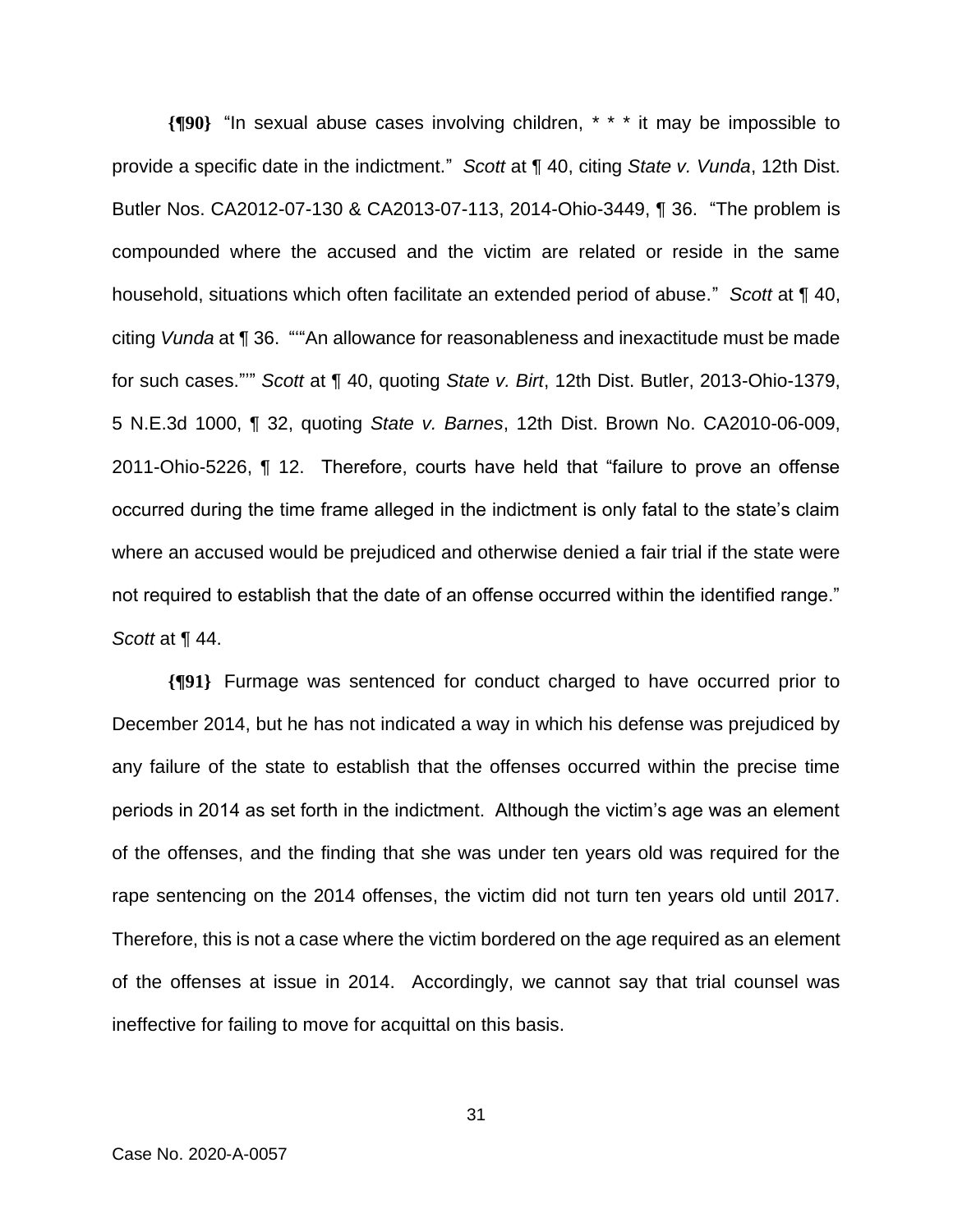**{¶92}** Furmage further argues that defense counsel was deficient for failing to cross-examine the Children Services caseworker who conducted the forensic interview with the victim on her training and experience and failing to call expert witnesses to testify on behalf of the defense as to the issues of forensic training protocols, false allegations of sexual abuse, and the suggestibility of children.

**{¶93}** "The decision to call a witness is within the province of counsel's trial tactics." *State v. Kovacic*, 11th Dist. Lake No. 2010-L-065, 2012-Ohio-219, 969 N.E.2d 322, ¶ 46, citing *State v. McKay*, 11th Dist. Ashtabula No. 2001-A-0008, 2002-Ohio-3960, ¶ 43. "'Debatable strategic and tactical decisions will not form the basis for a claim of ineffective assistance of counsel, even if there had been a better strategy available.'" *Kovacic* at ¶ 46, quoting *State v. Beesler*, 11th Dist. Ashtabula No. 2002-A-0001, 2003- Ohio-2815, ¶ 13. "Thus, failure to call a witness will not substantiate a claim for ineffective assistance of counsel unless prejudice is shown." *Kovacic* at ¶ 46, citing *Beesler* at ¶ 13.

**{¶94}** This court cannot speculate as to what testimony would have been elicited from cross-examination of the caseworker or the testimony of expert witnesses; "thus appellant is simply unable to show that the outcome of his trial would have been different" but for trial counsel's alleged deficiency. *See Kovacic* at ¶ 48.

**{¶95}** Accordingly, Furmage's seventh assigned error lacks merit.

**{¶96}** In his eighth assigned error, Furmage maintains:

**{¶97}** "The cumulative effect of multiple errors at trial, even if singularly insufficient to warrant reversal, together deprived Appellant of a fair trial and his constitutional right to due process of law."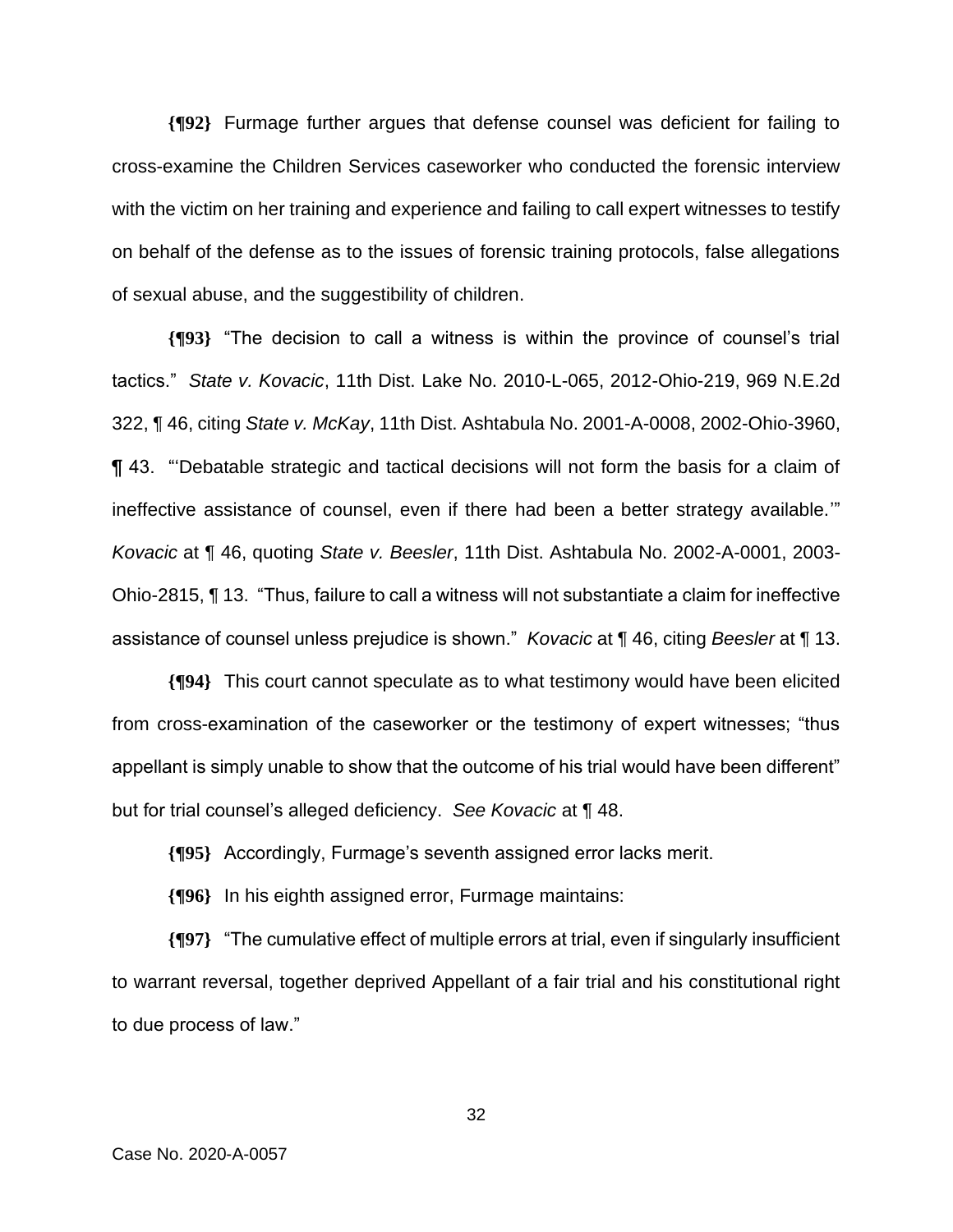**{¶98}** "Under the doctrine of cumulative error, 'a conviction will be reversed where the cumulative effect of errors in a trial deprives a defendant of the constitutional right to a fair trial even though each of numerous instances of trial court error does not individually constitute cause for reversal.'" *State v. Aboytes*, 11th Dist. Lake No. 2020-L-001, 2020- Ohio-6806, ¶ 207-208, quoting *State v. Garner*, 74 Ohio St.3d 49, 64, 656 N.E.2d 623 (1995). "In other words, if this court finds various errors to be harmless error, we may reverse based upon the effect of all of these harmless errors together." *Aboytes* at ¶ 207, citing *State v. Donkers*, 170 Ohio App.3d 509, 2007-Ohio-1557, ¶ 202 (11th Dist.).

**{¶99}** "The doctrine is not applicable to this case as we do not find multiple instances of harmless error." *Aboytes* at ¶ 208, citing *Garner* at 64. Accordingly, Furmage's eight assigned error lacks merit.

**{¶100}**In his ninth assigned error, Furmage contends:

**{¶101}**"The trial court erred in imposing consecutive sentences absent sufficient findings pursuant to R.C. §2929.14 and relied upon inappropriate considerations while imposing Appellant's sentence."

**{¶102}** We review consecutive sentences under R.C. 2953.08(G) and R.C. 2929.14(C)(4). R.C. 2953.08(G)(2) provides:

> The court hearing an appeal under division (A), (B), or (C) of this section shall review the record, including the findings underlying the sentence or modification given by the sentencing court.

> The appellate court may increase, reduce, or otherwise modify a sentence that is appealed under this section or may vacate the sentence and remand the matter to the sentencing court for resentencing. The appellate court's standard for review is not whether the sentencing court abused its discretion. The appellate court may take any action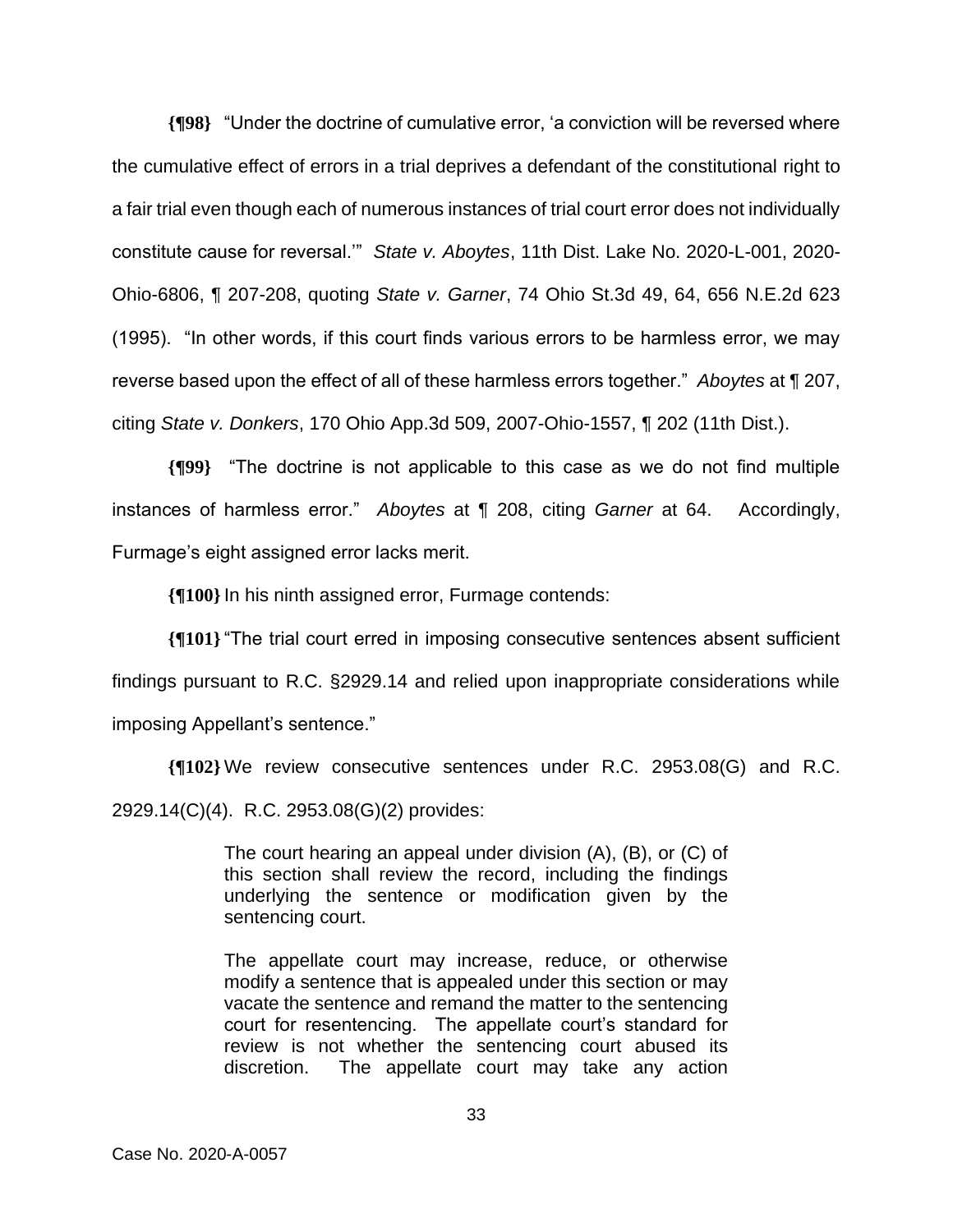authorized by this division if it clearly and convincingly finds either of the following:

(a) That the record does not support the sentencing court's findings under division (B) or (D) of section 2929.13, division (B)(2)(e) or (C)(4) of section 2929.14, or division (I) of section 2929.20 of the Revised Code, whichever, if any, is relevant;

(b) That the sentence is otherwise contrary to law.

**{¶103}** There is a statutory presumption that multiple prison terms are to be served

concurrently. R.C. 2929.41(A).

**{¶104}** However, R.C. 2929.14(C)(4) provides:

If multiple prison terms are imposed on an offender for convictions of multiple offenses, the court may require the offender to serve the prison terms consecutively if the court finds that the consecutive service is necessary to protect the public from future crime or to punish the offender and that consecutive sentences are not disproportionate to the seriousness of the offender's conduct and to the danger the offender poses to the public, and if the court also finds any of the following:

(a) The offender committed one or more of the multiple offenses while the offender was awaiting trial or sentencing, was under a sanction imposed pursuant to section 2929.16, 2929.17, or 2929.18 of the Revised Code, or was under postrelease control for a prior offense.

(b) At least two of the multiple offenses were committed as part of one or more courses of conduct, and the harm caused by two or more of the multiple offenses so committed was so great or unusual that no single prison term for any of the offenses committed as part of any of the courses of conduct adequately reflects the seriousness of the offender's conduct.

(c) The offender's history of criminal conduct demonstrates that consecutive sentences are necessary to protect the public from future crime by the offender.

**{¶105}** Here, at sentencing and in the sentencing entry, the trial court found: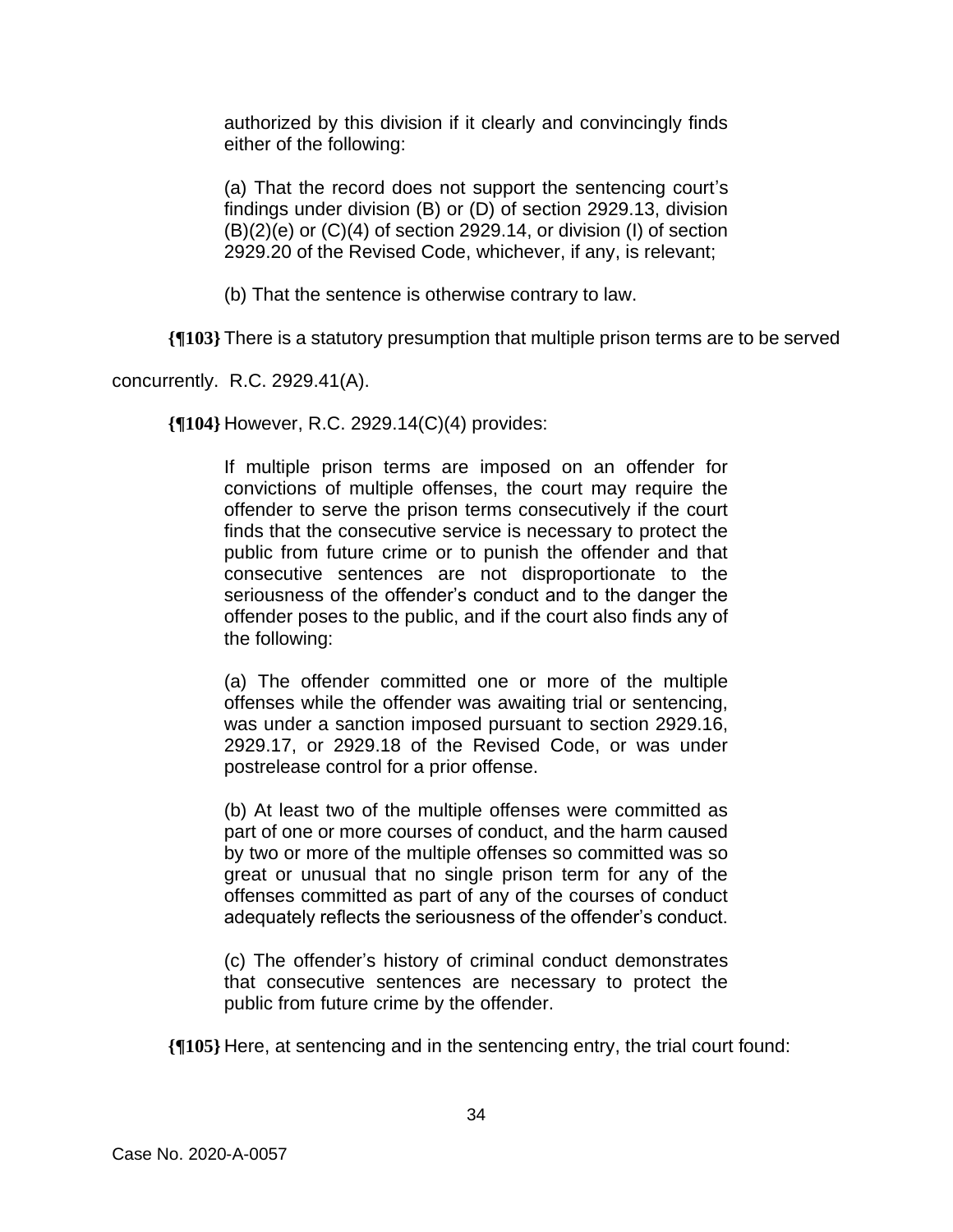Looking at the consecutive sentences factors under  $2929.14(C)(4)(b)$ , at least two of the multiple offenses were committed as part of one or more courses of conduct, and the harm caused by two or more of the multiple offenses so committed was so great or unusual that no single prison term for any of the offenses committed as part of any of the courses of conduct adequately reflect the seriousness of the offender's conduct. And I would find that consecutive sentences should be imposed in this case because they are necessary to protect the public and to punish the Defendant, and they are not disproportionate to the conduct of the Defendant or the danger that he poses to the public.

**{¶106}** Furmage contends that the trial court made the following two findings when sentencing him that are not supported by the record: (1) "for five years on a daily or every other day basis," Furmage sexually abused the victim, commencing when she was seven years of age, and (2) Furmage "made a lot of digital recordings of everybody [he] talked to," and "it has been generally accepted that anyone who goes to the extreme lengths that [Furmage] went to is guilty."

**{¶107}** With respect to the latter statements, the trial court made these statements after imposing sentence, and they do not appear to pertain to consecutive sentencing but, instead, to Furmage's guilt. With respect to the former statements, the victim's testimony was that Furmage sexually abused her every day or every other day when she resided at the yellow house, commencing when she was seven years old, until she they moved into the two-story house when she was ten years old. At that point, the victim testified that the abuse lessened to approximately once per week. Although the record may not establish that the abuse occurred nearly every day for five years, the testimony does indicate that the abuse occurred nearly every day for approximately three years, and nearly every week for approximately two years. We cannot clearly and convincingly find that the record does not support the consecutive sentencing factors.